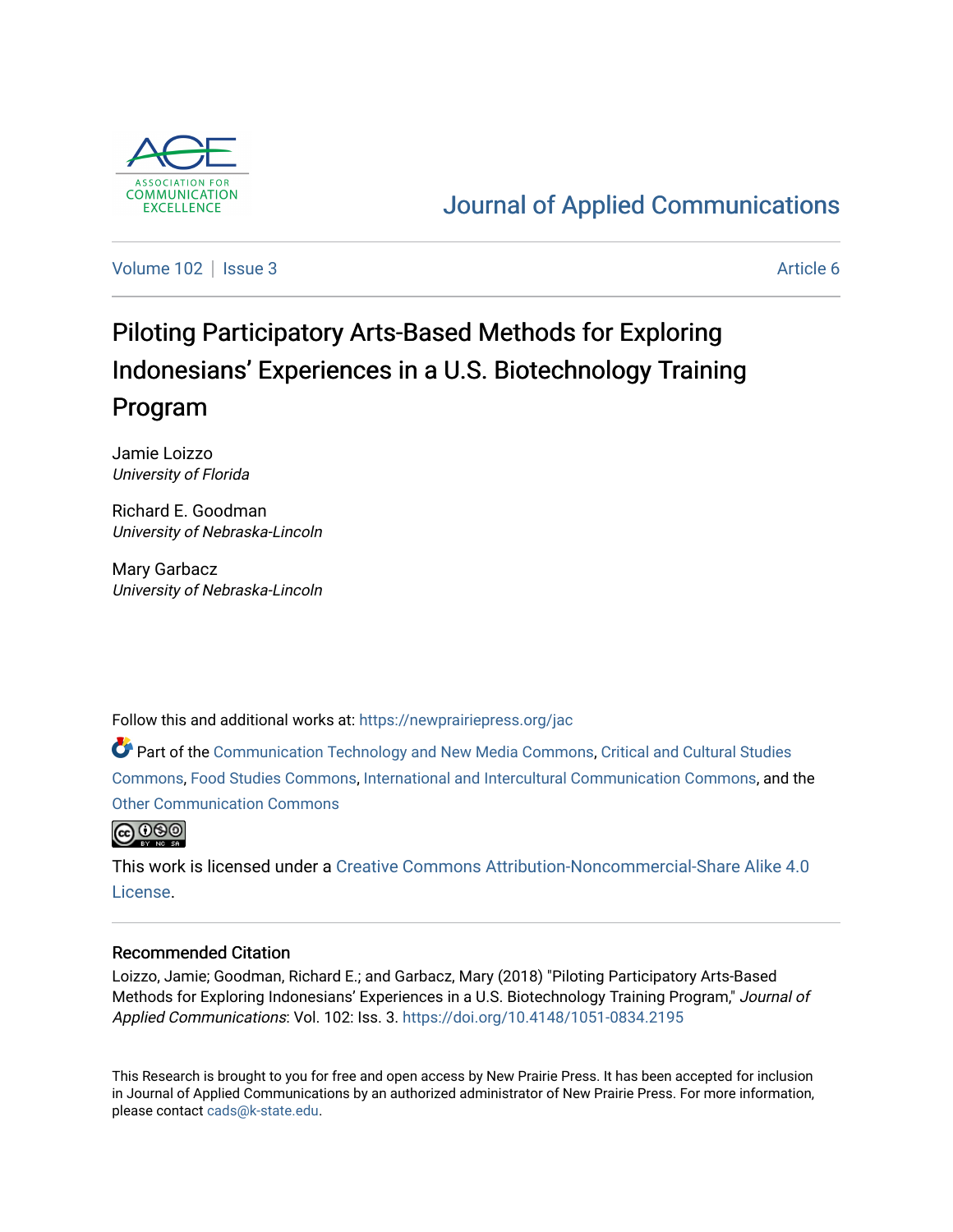# Piloting Participatory Arts-Based Methods for Exploring Indonesians' Experiences in a U.S. Biotechnology Training Program

# Abstract

Science communication faculty and professionals often train scientists about conveying and delivering critical and sometimes controversial scientific information to public audiences. This qualitative case study was situated in a U.S.-based biotechnology training program funded by the United States Department of Agriculture for connecting Indonesian science fellows with university biotechnology scientists and science communication experts. The researchers piloted a participatory arts-based approach for instructing and researching Indonesian scientists', professionals', and educators' learning and experiences in the program. Participatory and arts-based research has the potential to uncover and bring to light participants' perceptions. Participants used iPad multimedia kits to demonstrate their learning of the training's science communication content, co-constructed and conducted interviews, and captured photos and videos chronicling their experiences throughout the program. Results showed participants' photos predominantly focused on field site and laboratory visits during the training and participants effectively applied digital storytelling techniques presented in the workshops. Themes from the co-constructed interviews included participants' definitions of biotechnology, concerns about regulation, labeling, and public understanding, and expressing a hope that biotechnology may improve food security in Indonesia. This pilot study has implications for future international science communication training via intentional instructional design and arts-based research for a culture-centered communication approach.

# Keywords

biotechnology, arts-based, participatory video, international, training, culture-centered

# Cover Page Footnote/Acknowledgements

The following paper presents research conducted as part of a United States Department of Agriculture (USDA) funded grant to the University of Nebraska-Lincoln (UNL) for the Cochran Program for Agricultural Biotechnology (Indonesia) – Asia Region. The paper was presented at the 2018 Agricultural Communication Section of the Southern Association of Agricultural Scientists Conference in Jacksonville, FL.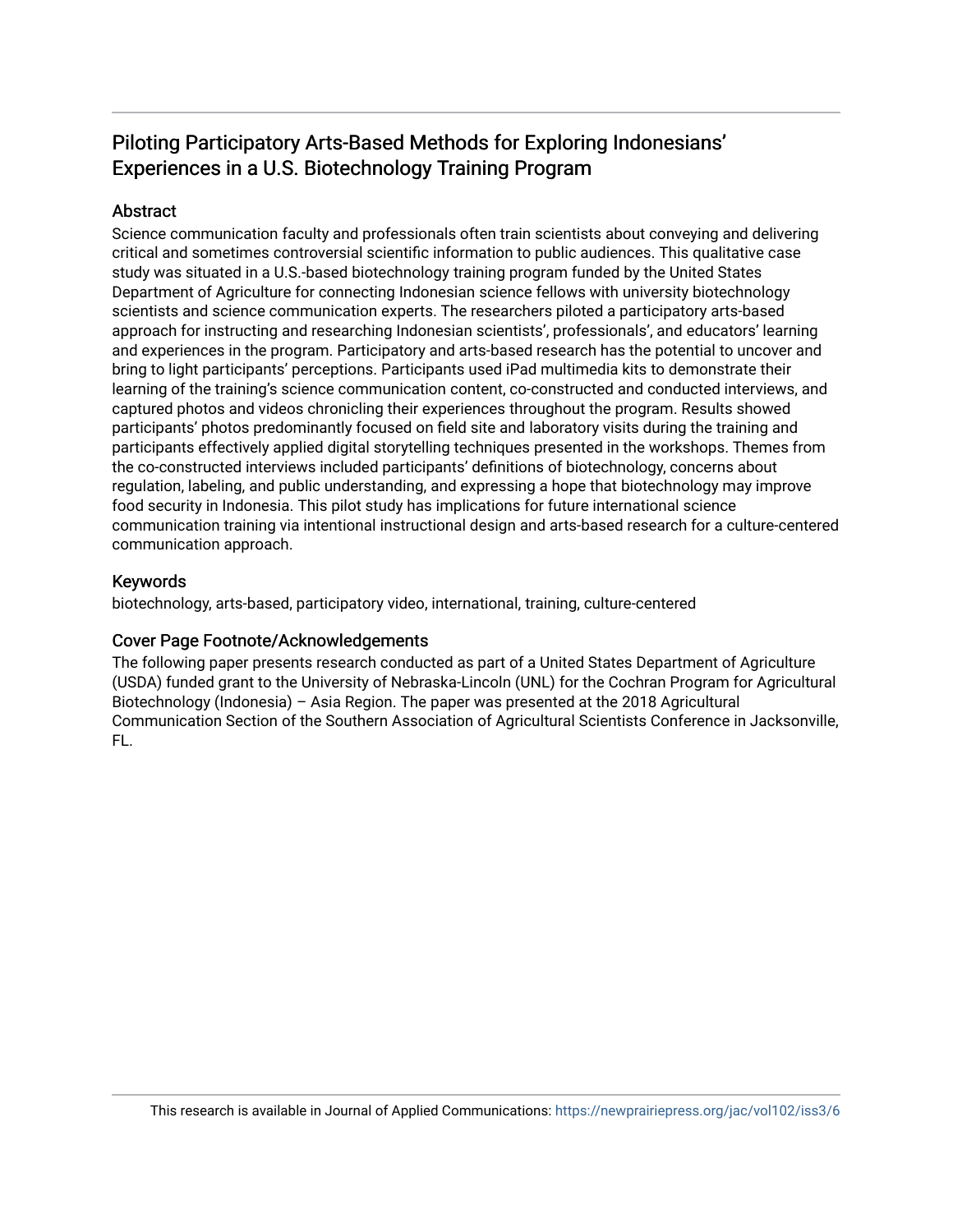# **Piloting Participatory Arts-Based Methods for Exploring Indonesians' Experiences in a U.S. Biotechnology Training Program**

Science communication faculty and professionals often train scientists about conveying and delivering critical and sometimes controversial scientific information to public audiences (Besley & Tanner, 2011). This comes as governments, higher education institutions, and research funders increasingly expect scientists to participate in a variety of in-person and online communication activities (Trench & Miller, 2012). In the context of agricultural and natural resource sciences, there is a plethora of growing issues of public concern such as climate change, water quality, food security and safety – specifically, genetically modified organisms (GMOs) and biotechnology. Regarding GMOs, a Pew Research Center survey showed 39% of surveyed Americans (*n* = 1,480) "consider genetically modified foods worse for a person's health than other foods" (Funk & Kennedy, 2016; pg. 4). The International Food Information Council Foundation (IFIC) (2016) reported 26% of Americans have neither favorable nor unfavorable views of biotechnology and 25% do not know enough about it to form an opinion.

The expectation is growing for biotechnology scientists to explain their work via a variety of platforms, and it is imperative that science communicators develop effective training for increasing public science literacy about food (Gunter, Kinderlerer, & Beyleveld, 1999). One mechanism for training scientists about strategic communication is the lecture/direct instruction method to present common communication theories and models (Besley & Tanner, 2011). However, recent science communication training efforts from organizations such as the Alan Alda Center for Communicating Science have moved away from lecturing to incorporating engaging strategies such as improv workshops for scientists (Bartels, 2017). There is a lack of peer-reviewed published research focused on strategic and innovative efforts to develop communication training for scientists following experiential learning principles, hands-on, participatory, and project-based learning (PjBL) design for engagement. More intentional active learning approaches might have better results than lecturing, which is passive and leads to less memorable learning (Kolb, 2015; Buck Institute for Learning, 2016; Larmer & Mergendoller, 2015). One way to implement active and participatory learning into science communication workshops could be to introduce participants to communication theory via interactive discussion, followed by utilizing mobile devices for media training and participant engagement in PjBL for developing scientific interviewing and online multimedia production skills.

The authors of this study created science communication sessions as part of a United States Department of Agriculture (USDA) funded initiative to engage selected Indonesian agricultural fellows in visits to U.S. land grant universities to connect with American biotechnology scientists, field sites, and industry. Instead of taking a lecture-based approach, the authors piloted an active learning instructional approach and piloted participatory arts-based research methods using mobile devices for photography and video to examine the fellows' experiences and learning during the training, their perceptions of biotechnology and regulation, and views of science communication. The following qualitative case study describes arts-based methods used, as well as results from participant created photos and video interviews about their training experiences and biotechnology perspectives. The subsequent section outlines the study's grounding in literature related to international biotechnology, public science communication, and participatory arts-based research.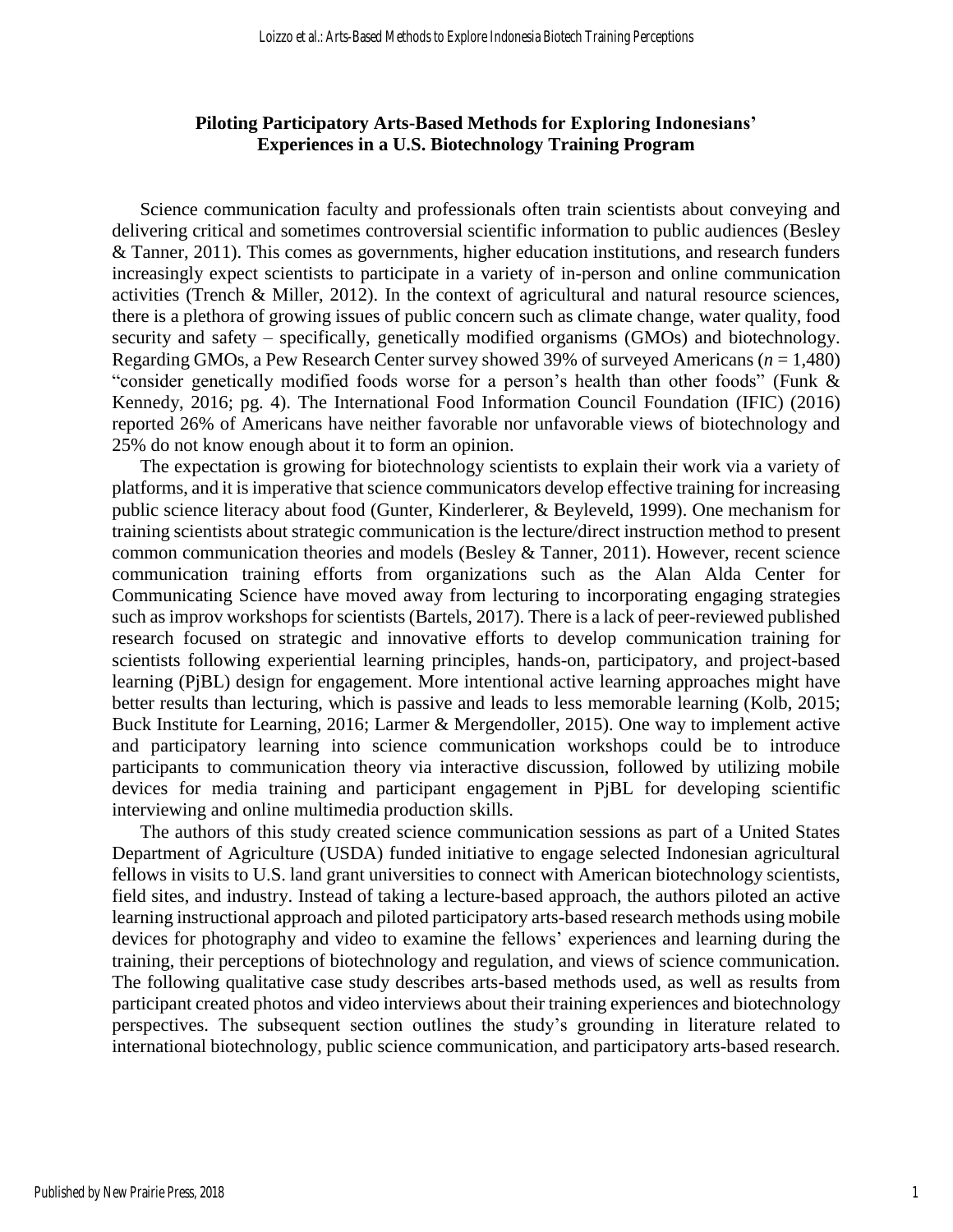#### **Literature Review**

#### **Addressing Agricultural Challenges through International Collaboration**

Feeding the world's growing population is one of the most commonly cited challenges facing agricultural scientists and producers in the  $21<sup>st</sup>$  century (Godfray, et al., 2010; Ingram, 2011; Rosegrant, & Cline, 2003). Pretty et al. (2011) pointed out that success is possible if policy makers, scientists, and producers across developed and developing countries work together to positively impact global food insecurity. Currently, the American Association for Agricultural Education's (AAAE) national research agenda outlines a need to increase public and policy makers' understanding of agriculture and the environment, and a need to develop a professional workforce for addressing large scale challenges (Roberts, Harder, & Brashears, 2016). The USDA (2017a), looking to address global food security challenges, identified the need to collaboratively train scientists in biotechnology for increasing scientists' knowledge and skills across continental divides.

Biotechnology is defined as the process of introducing new traits by insertion of specific DNA sequences to generate genetically modified organisms (GMOs) that express intended proteins or traits designed to reduce crop losses to pests with lower insecticide use, improved weed control by introducing herbicide tolerance, allowing application after plants emerge, and in some cases, maintaining yields during drought or other stress-related losses (Goodman, 2014).

Opponents of GMOs are concerned the modified foods may negatively impact human health or the environment (Funk & Kennedy, 2016). Contrastingly, many members of the scientific community view biotechnology as a safe means for addressing the world's need for increased food production (Funk & Kennedy, 2016). North America is often described as one of the leaders in biotechnology development and research (Pechlaner & Otero, 2008). Meanwhile, countries such as Indonesia have yet to adopt genetic modification (GM) (USDA, 2015). The U.S. exported agricultural goods including "soybeans, cotton, wheat, feeds and fodders, dairy, fresh fruit and beef, and beef products" totaling 2.6 billion dollars to Indonesia in 2016 (USDA, 2017b, pg. 1). Most of the soybean is GM, as well as maize, cotton and a substantial amount of canola. There are currently no approved GM wheat varieties. Much (>85%) of the GM crops are used for animal feed or industrial purposes), the rest for feed. According to the USDA Indonesian Agricultural Biotechnology Report (2015), no GM seeds were imported or planted in Indonesia. There are some food products made from GM plants, such as highly refined soybean oil. However, government and university scientists extensively researched biotechnology for "varieties including virus resistance for tomatoes and potatoes, delayed ripening for papaya, sweet potato pest resistance, and drought tolerant rice" (USDA, 2015, p. 2). While Indonesia pursues biotechnology, the country's policy makers remain cautious about GMOs and environmental, food, and feed safety and regulatory procedures (USDA, 2015).

#### **Communicating Biotechnology Solutions to Public Audiences**

Priest, Bonfadelli, & Rusanen (2003) described that it has been assumed that public adoption of biotechnology has progressed slowly due to a deficit of science understanding, lack of information, low education levels, and perceptions of risk. The researchers hypothesized that a public "trust gap" existed related to biotechnology adoption in the U.S. and Europe and found that political and cultural influences played a role in consumers' judgements about GMOs. Results showed consumers looked to institutions and "social actors" that were trustworthy and credible for making sense of public issues and did not solely rely on personal scientific knowledge. Scientists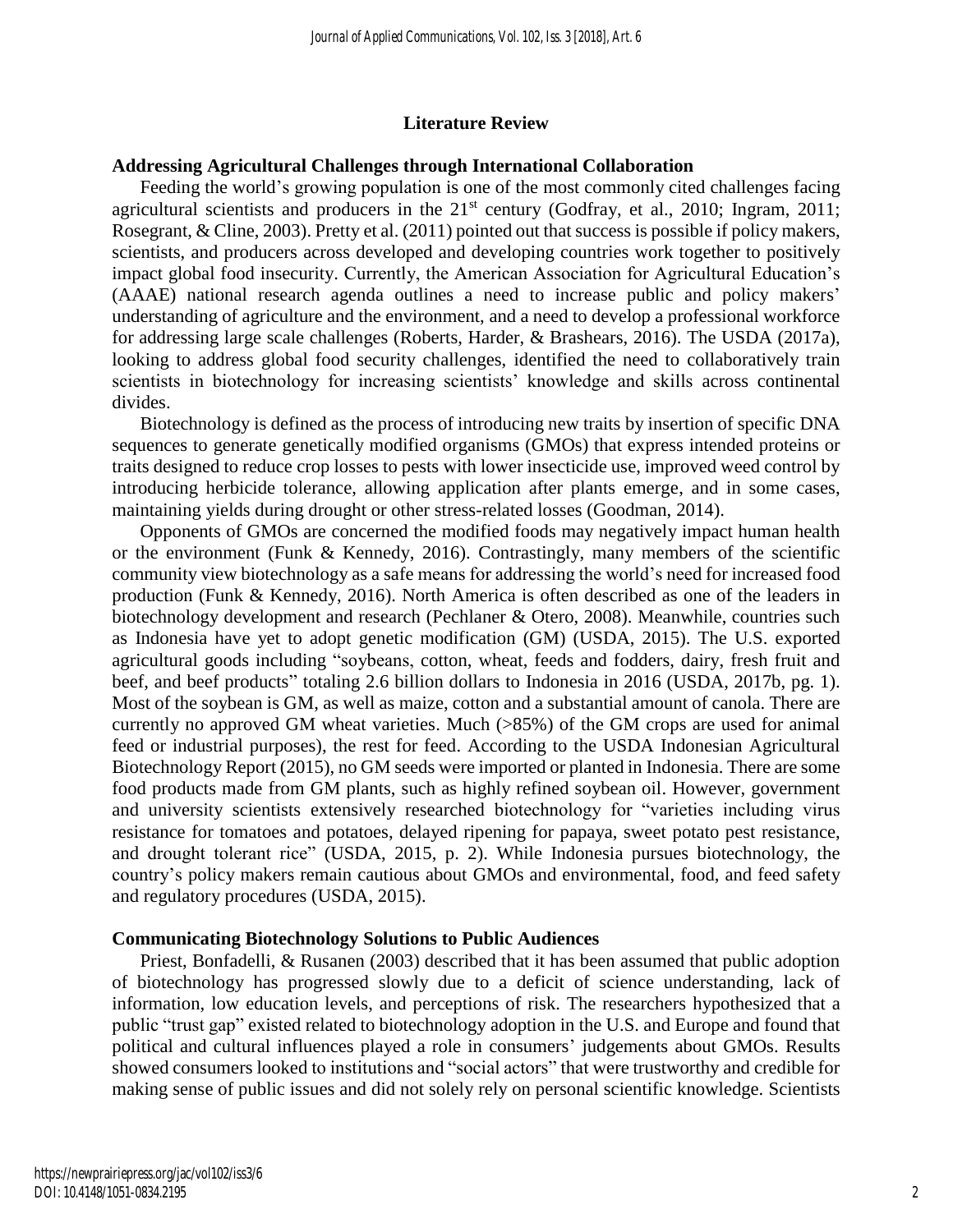are frequently called to be the "social actor" to grow transparency in science, provide credible voices to the discussion, and increase public trust (Bik & Goldstein, 2013; Priest, Bonfadelli, & Rusanen, 2003).

The International Service for the Acquisition of Agri-biotech Applications (2014) reported that only 10% of university professors and public-sector scientists in Indonesia, Malaysia, and the Philippines have "attended a formal training in communicating science" and that most experts are "willing to engage more in science communication with proper training opportunities" (p.10). Hence, some current and upcoming scientists are preparing to take on public social roles by engaging in workshops and courses to practice communicating their research jargon, methods, and findings in non-scientific terms to lay audiences (Brownwell, Price, & Steinman, 2013).

Communicators and the media are repeatedly criticized for reporting only negative news and problems (Haagerup, 2015). The media is said to be influenced by biotechnology institutions and frames information about the topic via storylines focused on costs, benefits, trade-offs, dangers, ethics, and the environment (Priest, 1994). A survey of journalists  $(n = 96)$  showed that they overall "perceived university scientists/researchers as trustworthy, unbiased, and fair in communicating agricultural biotechnology issues" (Wingenbach & Rutherford, 2005, 215). Therefore, the opportunity appears to exist for biotechnology scientists to positively engage the public via traditional media and online platforms. A movement emerging in journalism sometimes referred to as solutions-journalism, constructive communication, or communication for social change taps into positive psychology and encourages communicators to take a solutions-focused approach to their storytelling (Gyldensted, 2015; Solutions, 2017). There is an opportunity to apply this same mindset for training scientists to communicate about biotechnology in terms of solutions.

#### **Biotechnology Communication Training via a Mobile Participatory Arts-Based Approach**

One approach to engaging biotechnology scientists in communication training could be to tap into experiential learning principles (Kolb, 2015) and project-based learning (Larmer & Mergendoller, 2015) to have scientists engage in hands-on activities to create multimedia products for practicing their biotechnology definitions and to demonstrate their learning. In the current Information Age, most citizens with access to the Internet and mobile devices are media consumers and media creators (Gillmor, 2010). Therefore, many people, including scientists, can utilize technologies and online platforms to communicate information with public audiences, without directly engaging journalists and the media to send out a message.

The Internet and mobile devices have increased access to reading and watching media and the ability to make multimedia (Farman, 2016). Billions of people around the world own smartphones and often shoot and upload content to social media sharing sites such as YouTube (Murphy, 2017). In Indonesia, mobile phone usage is more widespread than personal computer usage. There were nearly 282 million mobile phone subscriptions in 2012, and that number continues to rise (Puspitasari & Ishii, 2016). Smartphone and mobile tablet use for multimedia creation and information sharing has made it possible for anti-biotechnology and advocacy groups to easily and affordably add interactive content supporting their arguments online.

In the context of designing active learning mobile communication training for scientists, artsbased research (ABR) methods could be applied to examine effectiveness of the workshop, as well as scientists' experiences and perceptions. Art, whether writing, photography, painting, or mixed media is multidimensional and complex (McNiff, 2008). The creator makes choices about the subject matter and in what light to portray the subject, and the viewer re-interprets the art to form another layer of meaning (Haywood, 2010). Leavy (2008) described ABR as an emerging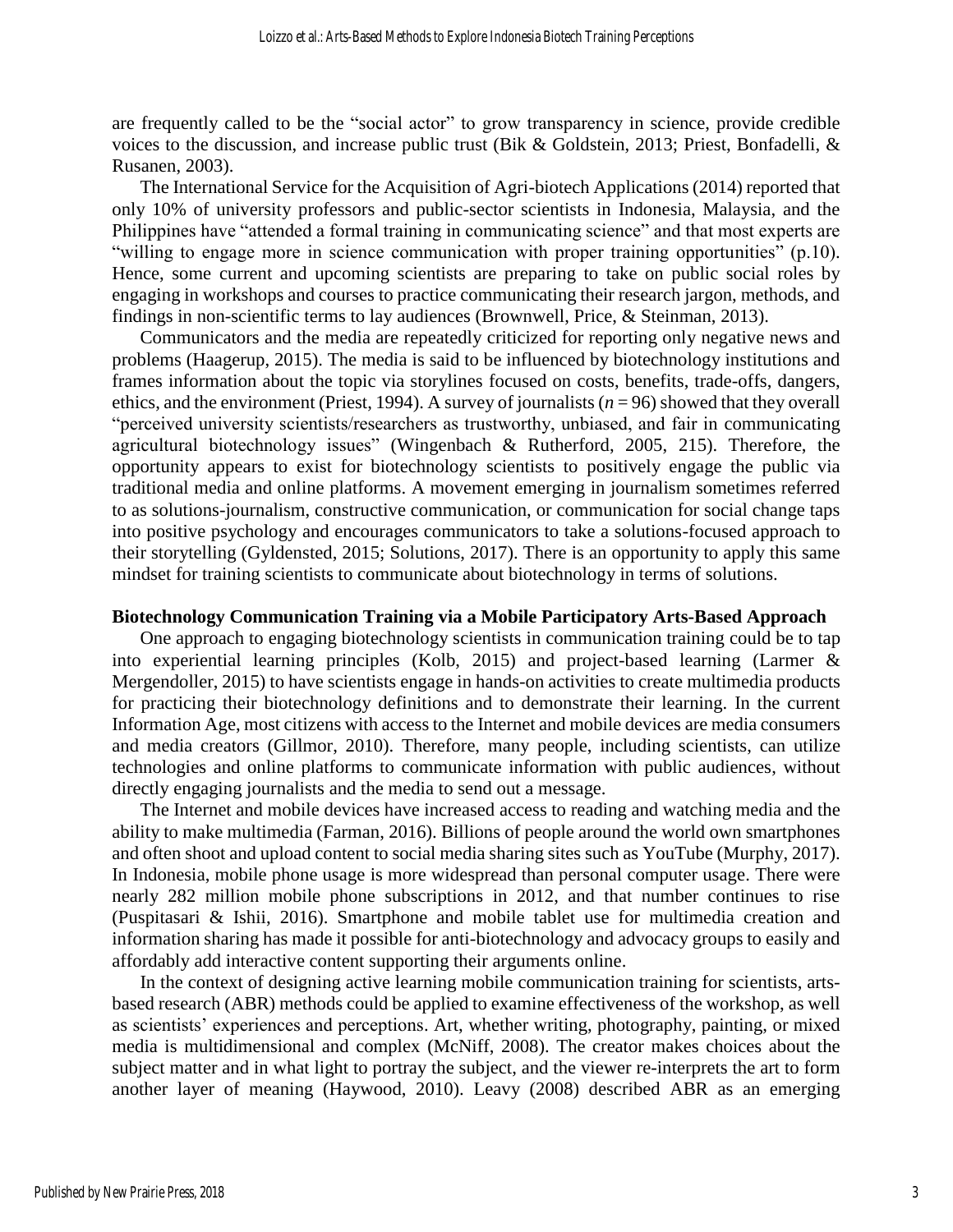qualitative research paradigm stemming from the arts and psychology. Health professionals and therapists have used art as a way to engage participants in meaning-making and sharing of experiences (Knowles & Cole, 2008; Leavy, 2008). Barone and Eisner (2012) applied ABR to education research and described that ABR methods can give voice to participants and uncover their backgrounds, feelings, perspectives, and understanding of a variety of issues.

Methods such as photo elicitation and photovoice are under the umbrella of ABR methods. Photovoice researchers have participants take a photo about an issue, experience, or other prompt and describe the details of the photo, including their feelings taking the image and rationale for how they framed the subject (Catalani & Minkler, 2010; Harper, 2002). In the field of agricultural communication, Borron (2013) employed photovoice for examining participant experiences in an Extension Expanded Food and Nutrition Education Program (EFNEP), and Rodriguez and Bjelland (2008) utilized photo-elicitation to explore the community development needs and priorities of Chinese village residents. Participatory video (PV) is another arts-based method that typically involves video professionals working with research participants to co-construct videos of experiences, perceptions of community issues, and arrive at an ultimate call for improving the issues (Mitchell & de Lange, 2012). Instances of PV were not found in the agricultural communication literature to date. Hence, researchers in this study piloted ABR photo elicitation and PV methods as a potential new means for agricultural communication scholars to consider for future research examining workshop participants' learning and experiences. The following section describes how the purpose of this study existed at the intersection of an interactive agricultural communication workshop, instructional design, and piloting ABR methods for assessing participant experiences.

#### **Purpose and Research Questions**

To facilitate and increase global collaborations, the USDA Foreign Agricultural Service (FAS) utilized the Cochran Fellowship Program with short-term training opportunities to connect international researchers and scholars with "U.S. universities, government agencies, and private companies" for "hands-on training to enhance their technical knowledge and skills related to agricultural trade, agribusiness development, management, policy, and marketing" (USDA, 2017a, para. 1). As the U.S. had already introduced GMOs, an opportunity existed for Cochran fellows from Asia to interact with American scientists and industry to learn more about safety and regulatory procedures. University of Nebraska-Lincoln's (UNL) proposal was funded to develop and implement a training for Cochran fellows from Indonesia to engage with U.S. scientists about biotechnology methods and regulations. The authors of this study were included in the training to support the USDA's objective to train scientists how to share GMO information with public audiences.

The purpose of this study was to (1) develop an active, project-based learning biotechnology communication workshop utilizing mobile multimedia technologies for Indonesia Cochran fellows during their time at UNL, and (2) pilot test ABR methods for exploring the fellows' backgrounds, biotechnology views, and workshop experiences. Participatory arts-based methods of photo and video creation were employed in this case study to potentially uncover and demystify participants' thoughts and experiences about biotechnology and with the U.S. biotechnology training program. Research questions included: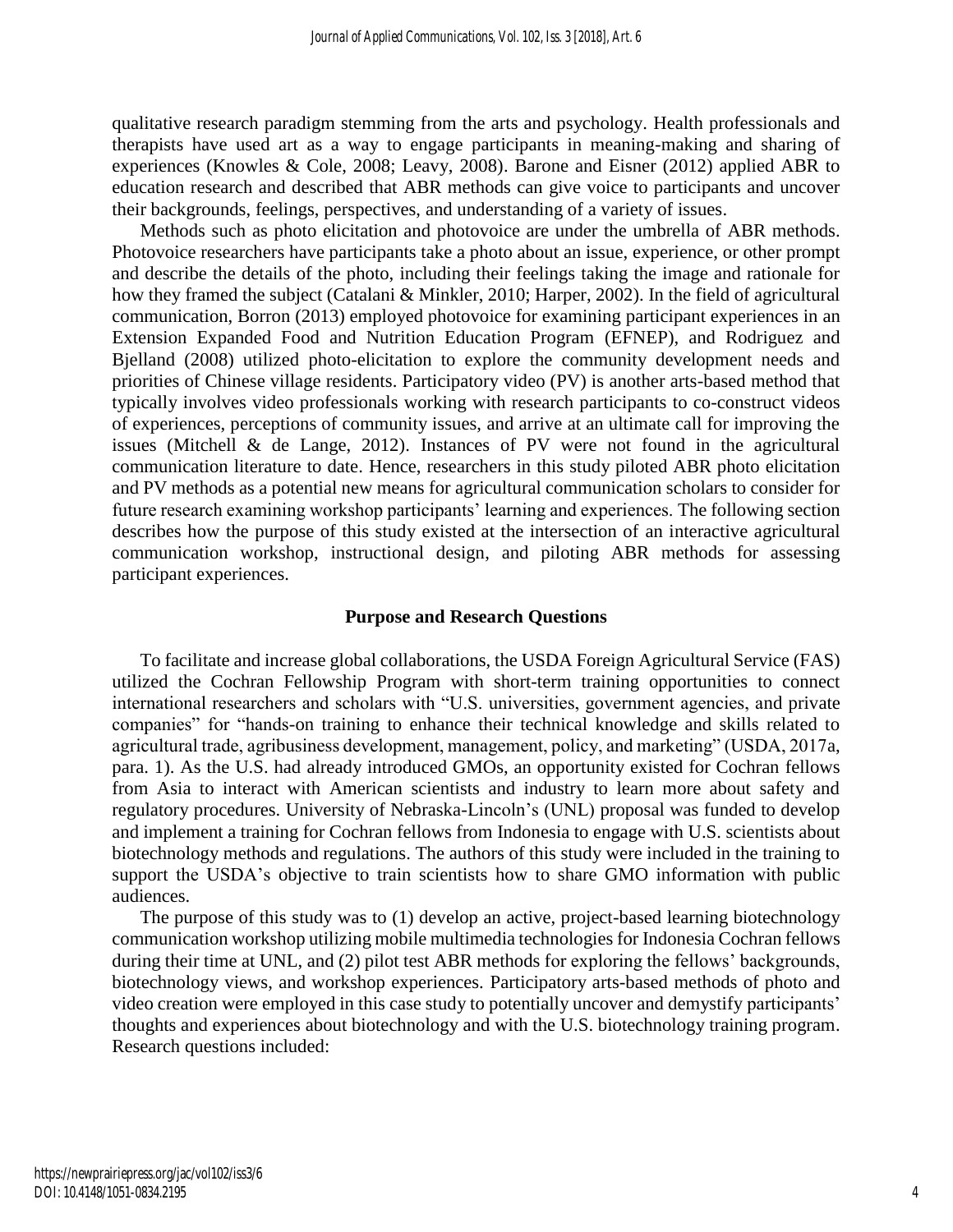- 1. What images and videos will Indonesian fellows capture with iPad multimedia kits to demonstrate points of interest and their learning during a U.S. biotechnology training program?
- 2. What interview questions and topic flow will Indonesian fellows develop and follow for conducting co-constructed interviews about biotechnology and their training experiences in a Cochran Fellowship program?
- 3. How do Indonesian fellows define biotechnology/genetically modified organisms (GMOs) for lay audiences, after participating in a science communication training? What problems do they identify as being solved by biotechnology?
- 4. What biotechnology issues, cultural considerations, and/or other discussion points emerge from participants' co-constructed video interviews?

#### **Methods**

#### **Research Context**

The case examined in this study was a 2016, two-week biotechnology training developed and implemented at UNL for the USDA Cochran Program for Agricultural Biotechnology (Indonesia) – Asia Region. Case study design (Yin, 2011) was utilized for investigating a science communication training and learning within a real-world context. The 11-day training program in July – August 2016 focused on working with selected Indonesian researchers and scholars to help them learn: U.S. biotechnology regulations, biotech crops history and development, environmental safety, food safety, animal and human safety, drought stress tolerance, disease resistance, food allergies, and science communication. The fellows toured university greenhouses and laboratories and the headquarters of an internationally known biotechnology and seed sales company. The fellows ended their trip with a visit to government agencies in Washington D.C.

Four U.S. scientists in the areas of food science, plant pathology, Extension entomology, and agricultural economics participated in training implementation. Two of this paper's authors from a science communication academic program were also invited to develop three training sessions related to science communication topics outlined by the USDA: (a) "perspective and viewpoint of GMO foods from producers, manufacturers, and public interest groups" and (b) "best practices for GMO knowledge sharing with the public" (USDA, 2017c, p. 1). The science communication trainings took place at the beginning, middle, and end of the fellows' two-week visit to UNL. Trainings were designed to include discussion-based presentations covering science communication and science literacy broadly, and more specifically, public perceptions, media coverage, strategies for defining biotechnology for lay audiences, and how to communicate key biotechnology points in media interviews. Fellows were then taught how to use iPad multimedia kits for taking photos, shooting video, and recoding practice interviews about biotechnology. Hence, the science communication portion of the fellowship was not only an active learning process, but also a participatory ABR endeavor. Fellows were trained not only how to be interviewed about biotechnology concepts, but also how to conduct interviews and shoot photos and video.

#### **Participants**

The Cochran Fellows were competitively selected by the USDA's FAS based on their "qualifications and training priorities identified by the U.S. Embassy in Indonesia." They included "mid-level agricultural managers", plant pathologists, and veterinarians (USDA, 2017c, p. 1).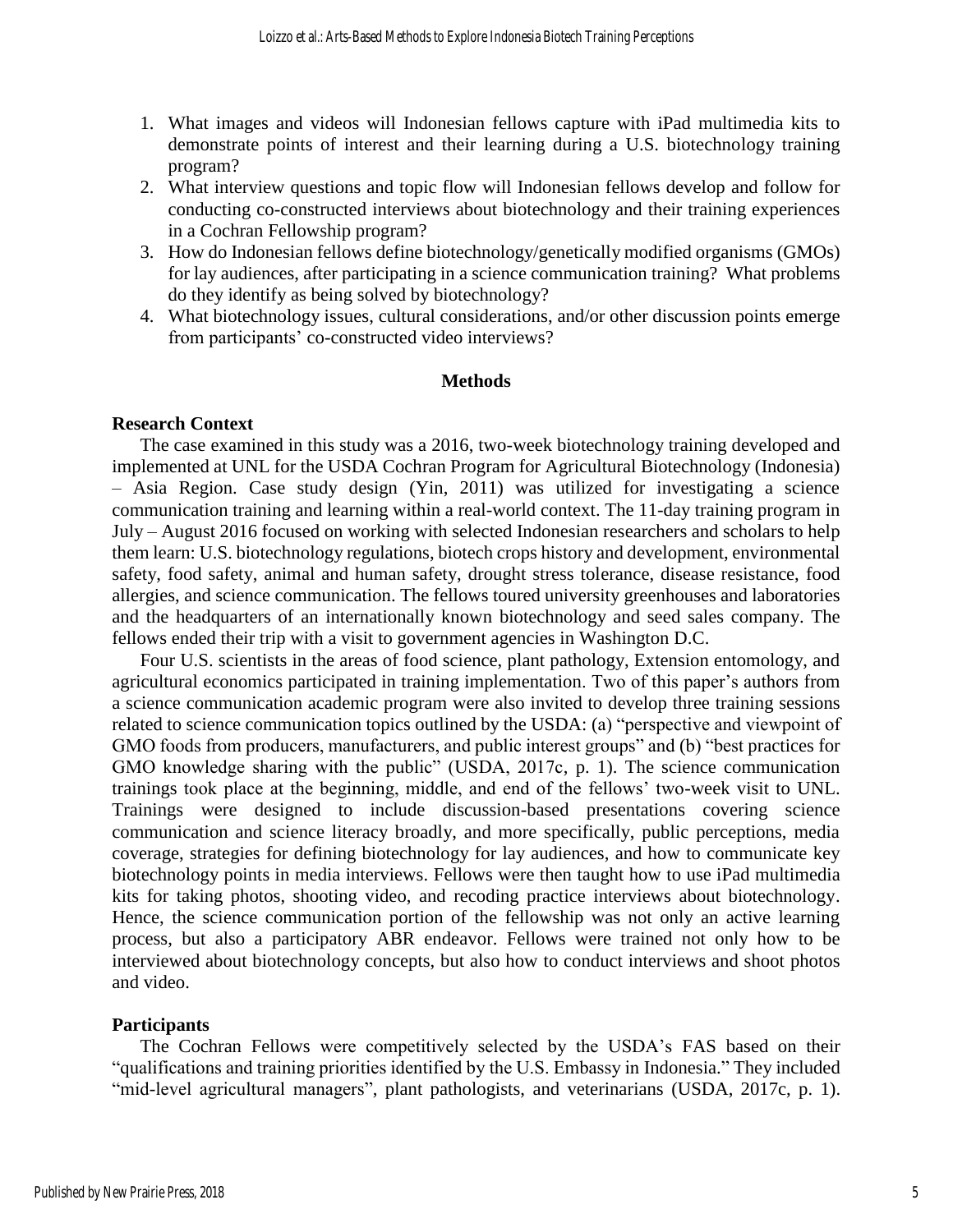Study participants were recruited from the participating fellows. The university's Institutional Review Board (IRB) board approved the communications study. Fellows were not required to participate in the study and gave voluntary consent. Study participants included six women and two men from Indonesia with higher education degrees. All were employed in agricultural and environmental sectors with interests in learning more about biotechnology connected to their work. Table 1 highlights participants' demographics. Pseudonyms are used to protect identities.

# Table 1.

| Pseudonym | Gender | Education      | Profession                                                      |  |
|-----------|--------|----------------|-----------------------------------------------------------------|--|
| Irwan     | Male   | <b>Masters</b> | Ministry of Environment and Forestry                            |  |
| Rini      | Female | <b>Masters</b> | National Agency for Drug and Food Control                       |  |
| Dian      | Male   | Doctorate      | Indonesian Institute of Sciences                                |  |
| Melati    | Female | Doctorate      | <b>Bogor Agricultural University</b>                            |  |
| Irene     | Female | Doctorate      | Indonesia Center for Animal Research and<br>Development (ICARD) |  |
| Lia       | Female | Doctorate      | Indonesian Research Institute for Animal Production             |  |
| Gitta     | Female | <b>Masters</b> | USDA, US Embassy in Jakarta                                     |  |
| Sunny     | Female | <b>Masters</b> | Ministry of Agriculture                                         |  |
| Paul      | Male   | Doctorate      | Department of Agronomy and Horticulture                         |  |
| Greg      | Male   | Doctorate      | <b>Extension Entomology</b>                                     |  |

*Participant Pseudonyms and Demographics*

The participants chose their level of permission on consent forms for allowing use of the images and videos they captured as research data, as well as their level of consent for showing or blurring their faces and voices. All the participants consented to allowing their images to be used and faces to be shown for academic research presentation and publication purposes.

# **Participatory Arts-Based Approach**

Since mobile devices are accessible around much of the world and are heavily utilized in the current Information Age for media consumption and creation, researchers loaned each fellow an iPad multimedia kit and instructed them how to use it for capturing photos and videos for the duration of their visit. The first communication workshop included how to use the iPads and photography and videography techniques such as framing and composition. Participants were asked to take up to three photos and one video each day of what they learned or found interesting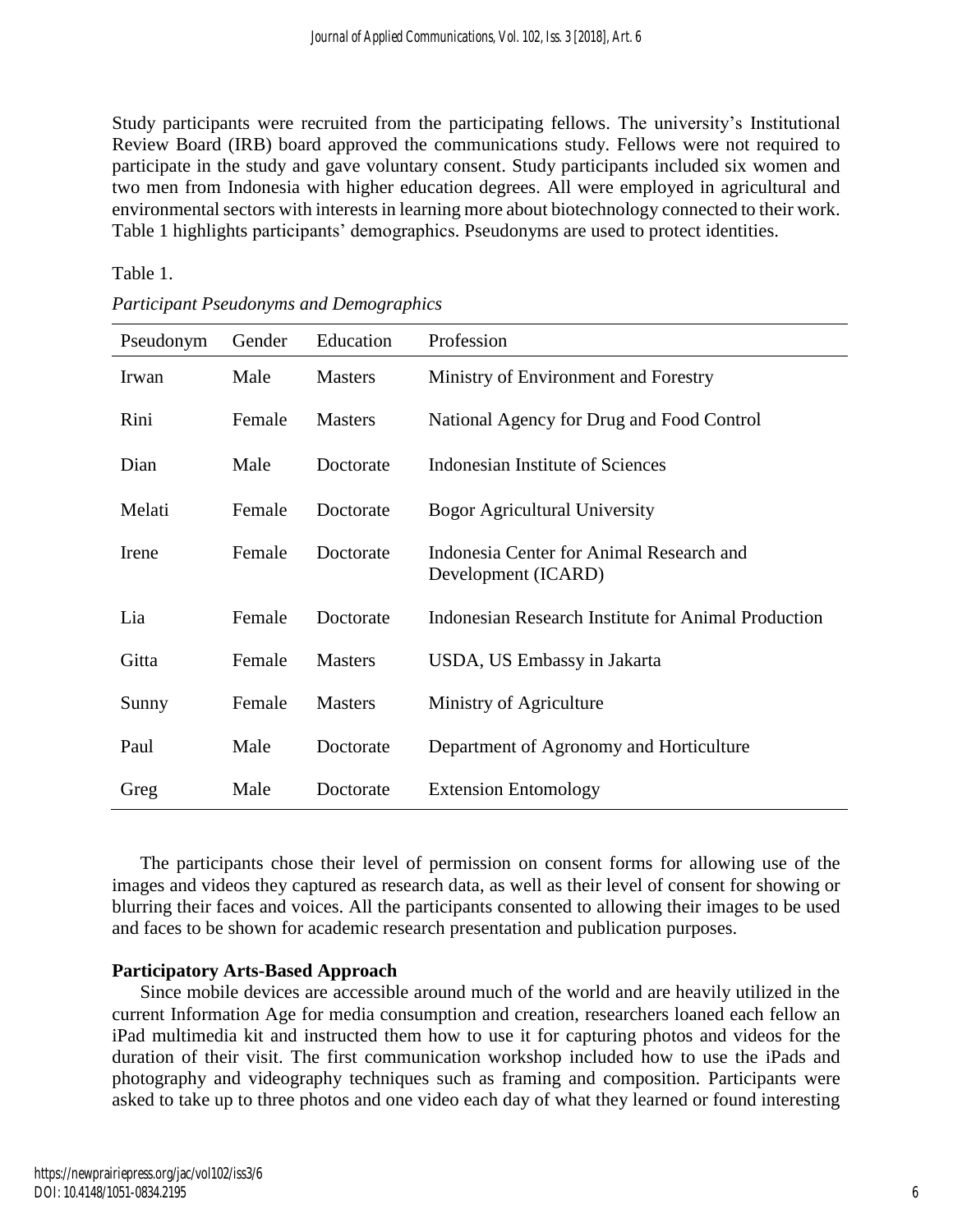during their trainings and tours with U.S. biotechnology scientists. Fellows also participated in hands-on activities for developing interview questions and responses, shooting interviews, and being interviewed for the purposes of defining biotechnology in simple terms, along with discussion of biotechnology in Indonesia.

Workshop content and instruction regarding conducting interviews included guidance for asking questions about the who, what, when, where, why, and how of a subject. The researchers discussed the difference between objective (factual) and subjective (emotional) interview questions, as well as interview etiquette for microphone placement, framing, introductions, question organization, and concluding interviews with the question of: "Is there anything else you would like to add?". Participants were broadly instructed to work in pairs to develop questions to ask one another in post-training co-constructed video interviews regarding biotechnology and their experiences in the fellowship program. At the end of the two-week training, the fellows and authors viewed the fellows' photos and videos. The fellows also worked in pairs to co-conduct posttraining interviews with one another about biotechnology and reflection on their learning.

#### **Data Sources and Analysis**

Researchers collected and triangulated multiple data sources in this study to establish rich, vivid, and descriptive understanding of the Indonesian fellows' perspectives and experiences in the training (Schwandt, 2015). Trustworthiness was established in this study by triangulation of the multiple data sources, multiple researchers reviewed the data and findings, researcher observations, and thick description provided via participant interview quotes, photos, and videos (Korstjens & Moser, 2018). Data included photos, videos, and interviews captured by participants with iPad multimedia kits. In the communication focused workshops, the lead researcher taught participants photo, video, and interview theory and techniques. Participatory video methods often include a videography professional guiding and facilitating participant creation of video around issues impacting participants' lives (Mitchell & de Lange, 2012; Yang, 2013). By the end of the two weeks, there were eight participant-to-participant interviews and two interviews where participants asked questions of a university biotechnology scientist and an extension biotechnology expert. Each interview was 15-20 minutes long and consisted of semi-structured participant developed questions.

Researchers transcribed and open-coded interviews for identifying categories of repeated information across interviews (Saldaña, 2016). For instance, participants frequently mentioned Indonesia's need for establishing biotechnology regulations, which emerged as a category of 'regulation' during open-coding. Researchers confirmed categories and next, axial coding (Saldaña, 2016) was conducted to combine codes into emerging themes. While open and axial coding are ideal for allowing the emergence of categories and themes, the data was also analyzed using a deductive approach through which pre-determined codes drive the grouping and analysis of the data (Yin, 2011). Specifically, a deductive lens was used for examining interview transcripts for how participants created the structure, flow, and organization of questions into an introduction, body, and conclusion for conducting their interviews, as well as how participants explained biotechnology and its potential for solving food insecurity related problems. In addition, all participant photos were deductively coded and categorized for images depicting locations including classrooms, field sites, laboratories, and candid lifestyle photos from their apartments, van rides, and a university stadium tour. Researchers independently coded, compared, and confirmed a sample of the photos as representations of each of the categories.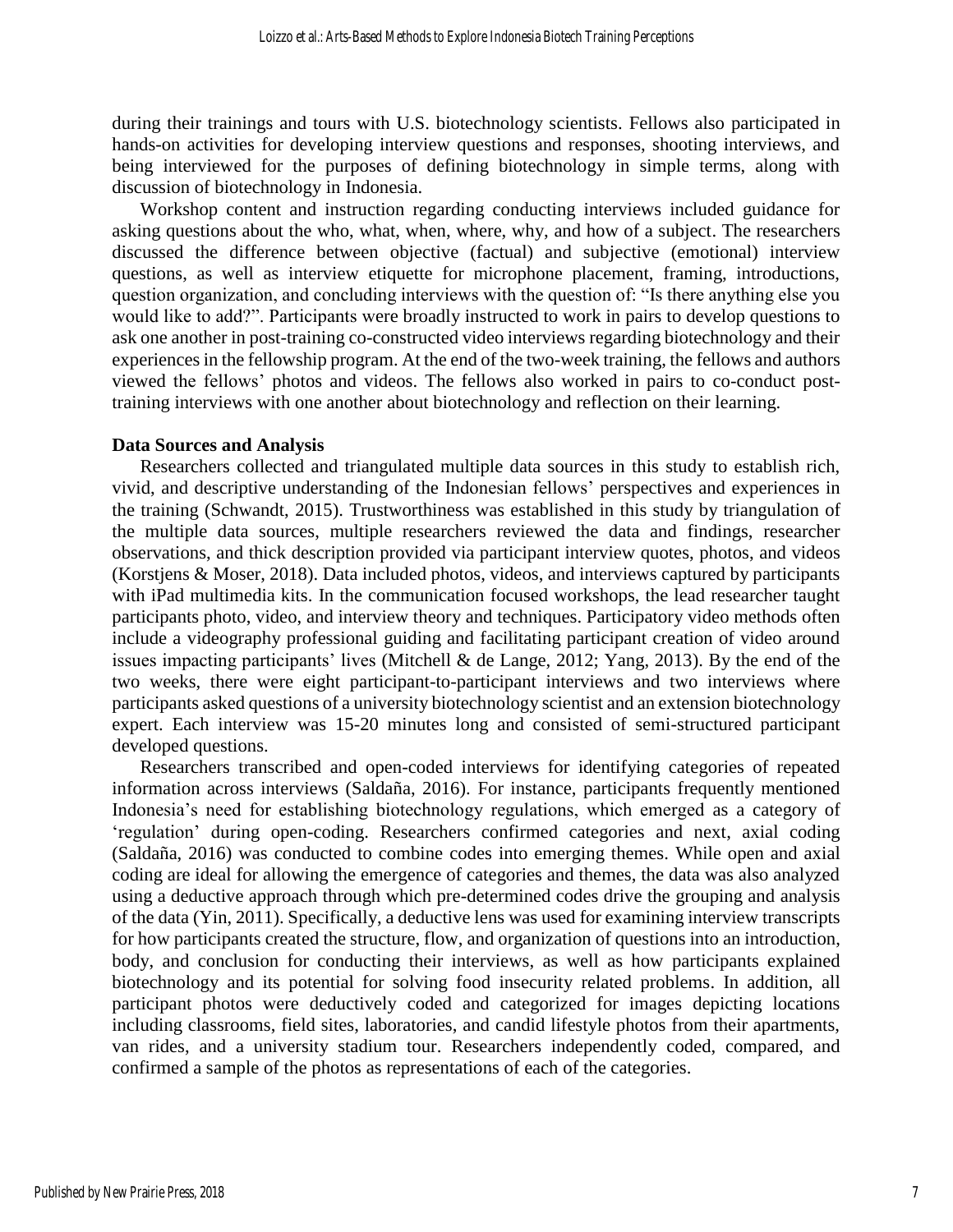#### **Results**

This study presents detailed photo examples and quotes from participant created mobile multimedia. The following sections describe the results connected to the four research questions focused on participant captured media, interview organization, biotechnology definitions and solutions, and biotechnology implementation issues and concerns. It is important to note the participants had high-level skills in speaking English as a second language. However, there is still a possibility that researchers misunderstood some of the nuances of the participants' speech and meaning. The researchers' intention is to present the following findings in a culturally sensitive manner.

# **Participant Captured Multimedia (Research Question One)**

Participants surpassed taking three photos a day via the iPads. Many of them already owned and were familiar with using mobile phones with similar camera technology. Three of the participants took more than 200 photos during the two-week fellowship, while fifteen was the lowest number of photos taken. Most participants appeared to take between 25-50 photos. Table 2 outlines individual participant's captured photos.

# Table 2.

| Pseudonym |                | Field Sites Laboratory | Classroom      | Daily Life     | <b>Total Photos</b> |
|-----------|----------------|------------------------|----------------|----------------|---------------------|
| Irwan     | 109            | 37                     | 1              | 72             | 219                 |
| Rini      | $\overline{0}$ | $\theta$               | 9              | 6              | 15                  |
| Dian      | 20             | $\mathbf{1}$           | $\overline{0}$ | $\overline{0}$ | 21                  |
| Melati    | 11             | 40                     | 5              | $\overline{0}$ | 56                  |
| Irene     | 77             | 21                     | 3              | 104            | 205                 |
| Lia       | 24             | $\theta$               | 9              | $\overline{0}$ | 33                  |
| Gitta     | 141            | 86                     | 19             | 9              | 255                 |
| Sunny     | 18             | 8                      | 7              | $\overline{0}$ | 33                  |

Field sites such as the high-technology greenhouse on the university's Innovation Campus and a USDA research center in the south-central portion of the state were the most popular spots for photography with a total of 382 images. Candid daily life photos such as tours of the university's football stadium, an aerospace museum, apartment life, and western restrooms were second with 191 images taken, and university and industry biotechnology laboratories were third with 185 photos. A classroom on the university's campus was used for much of the training presentations. Participants took 27 photos in that space.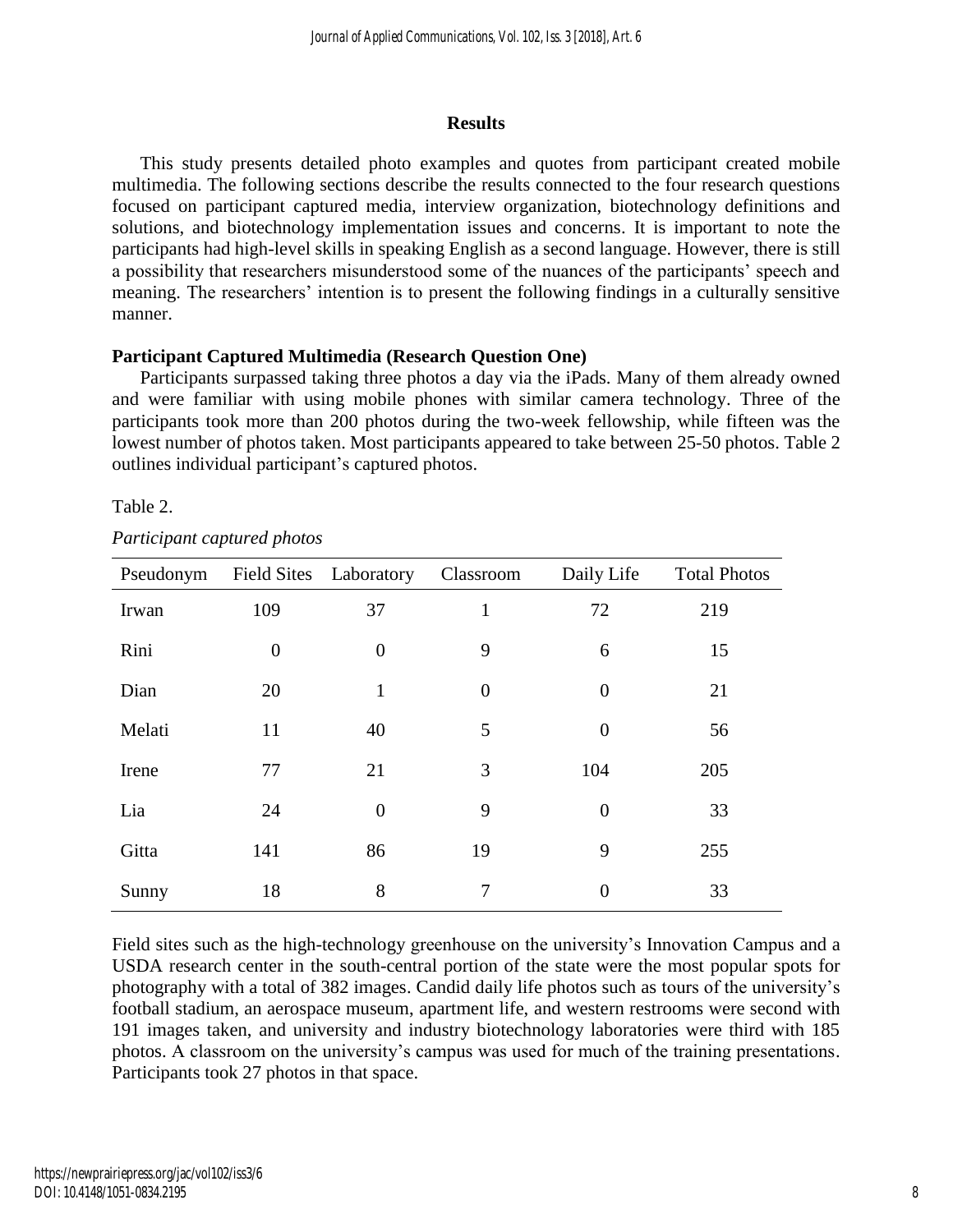

*Figure 1.* Examples of field site, lab, classroom, and candid photo classifications

It is possible the participants practiced various photography techniques presented in the science communication workshops. Their photos demonstrated a variety of wide, medium, and close-up photos from a variety of angles. For instance, Irwan captured multiple photos of varying framing and vantage points to tell the story of the fellows' tour of a university research field site. The images provide some insight into Irwan's observations and subjects that caught his eye.



*Figure 2*. Series of Irwan's research field site photos

Researchers also asked participants to record up to one video per day of the training. Melati recorded 16 videos, while Rini and Dian did not record any. The other participants recorded between two to six videos. Most of Melati's videos focused on laboratory demonstrations and greenhouse research technologies.

#### **Interview Structure and Flow (Research Question Two)**

The participant to participant co-constructed interviews appeared to follow similar organizational patterns. One participant would serve as the interviewer, and the second as the interviewee. Then, participants would switch roles (Figure 3). The interviews used the following format: (a) introductions, (b) job description/ background, (c) biotechnology definitions, (d) biotechnology thoughts and opinions, (e) biotechnology issues (climate change, food security and safety, drought, regulations), (f) public engagement (challenges, importance, opportunities) (g) future of biotechnology (plans, hopes, ideals), and (h) conclusions (wrap-up, thank you).

The participants followed the workshop instruction for interview question laddering and flow for the combination of objective and subjective questions, as well as etiquette for introductions and conclusions. In the interviewee role, participants had the opportunity to provide their opinions about biotechnology and Indonesia's context. As outlined in the subsequent themes, participants' perceptions of biotechnology issues and concerns and public engagement emerged as points of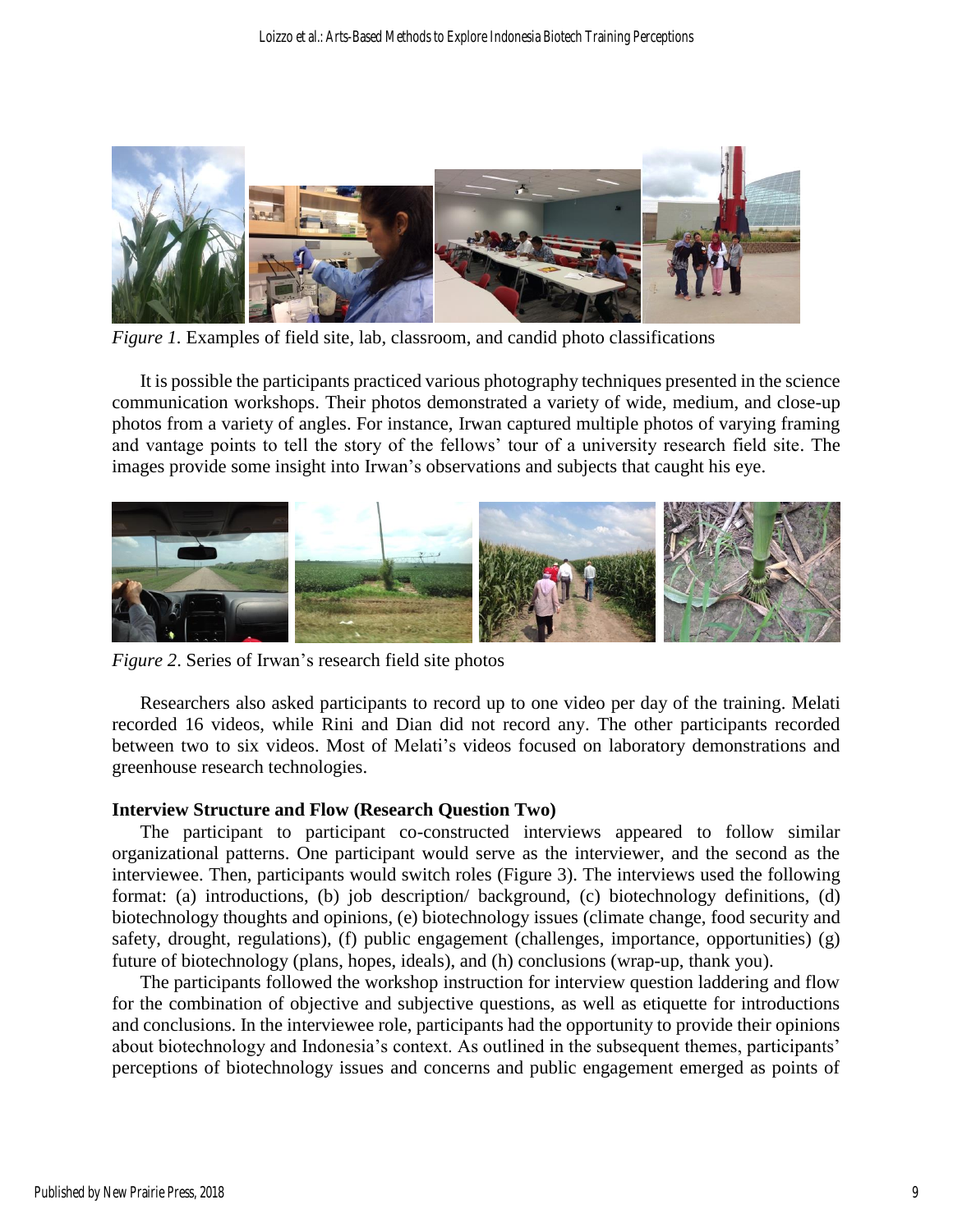discussion within the interviews. Most of the interviews ended on a positive note with participants looking to a successful future of biotechnology integration in Indonesia.



*Figure 3*. Co-constructed participant video interviews

As part of the researchers' request for participants to record up to one video a day, three of the participants worked together between workshop sessions to interview a university biotechnology scientist (Paul) and an Extension entomologist (Greg) who provided training during the fellowship program. The organizational structure of the two scientist interviews proved to be similar to the participant-participant interview flow described earlier. It seemed the participants were most interested in hearing the scientists' explanations of GMO technologies and disadvantages, as well U.S. biotechnology regulation procedures. The interviews also had a focus on the public's misunderstanding of biotechnology and GMOs, as opposed to methods for positive public engagement and education.

# *Biotechnology Definitions and Potential Solutions (Research Question Three)*

Each interview transcript was also deductively reviewed for approaches participants used to define and discuss biotechnology. Many of the participants' definitions of biotechnology acknowledged its complexity. For instance, Dian expanded biotechnology beyond food and said, "Biotechnology is a combination of many things, actually. It is a different field of activities related to the development of the improvement of biological products and food, vaccines, and drugs." Several of the participants focused their definitions on genetic processes and benefits. Sunny said, "Biotechnology is one way to improve food agriculture. The gene can improve the quality of life or the production."

Some participants specifically discussed the science of GMOs as an example of biotechnology. Irwan had recently switched positions from forestry to an emphasis on biotechnology. He described:

At the first time, I think GMO is very scary. I think it's a big great organism like a monster. That's the first time. But now, I have just learned about GMO. That it is a single gene. It's not a monster. It's just an organism.

Genetics and GMOs proved to be challenging for participants to explain in succinct terms for lay audiences. Irene practiced defining GMOs, but the description she gave was still challenging to follow: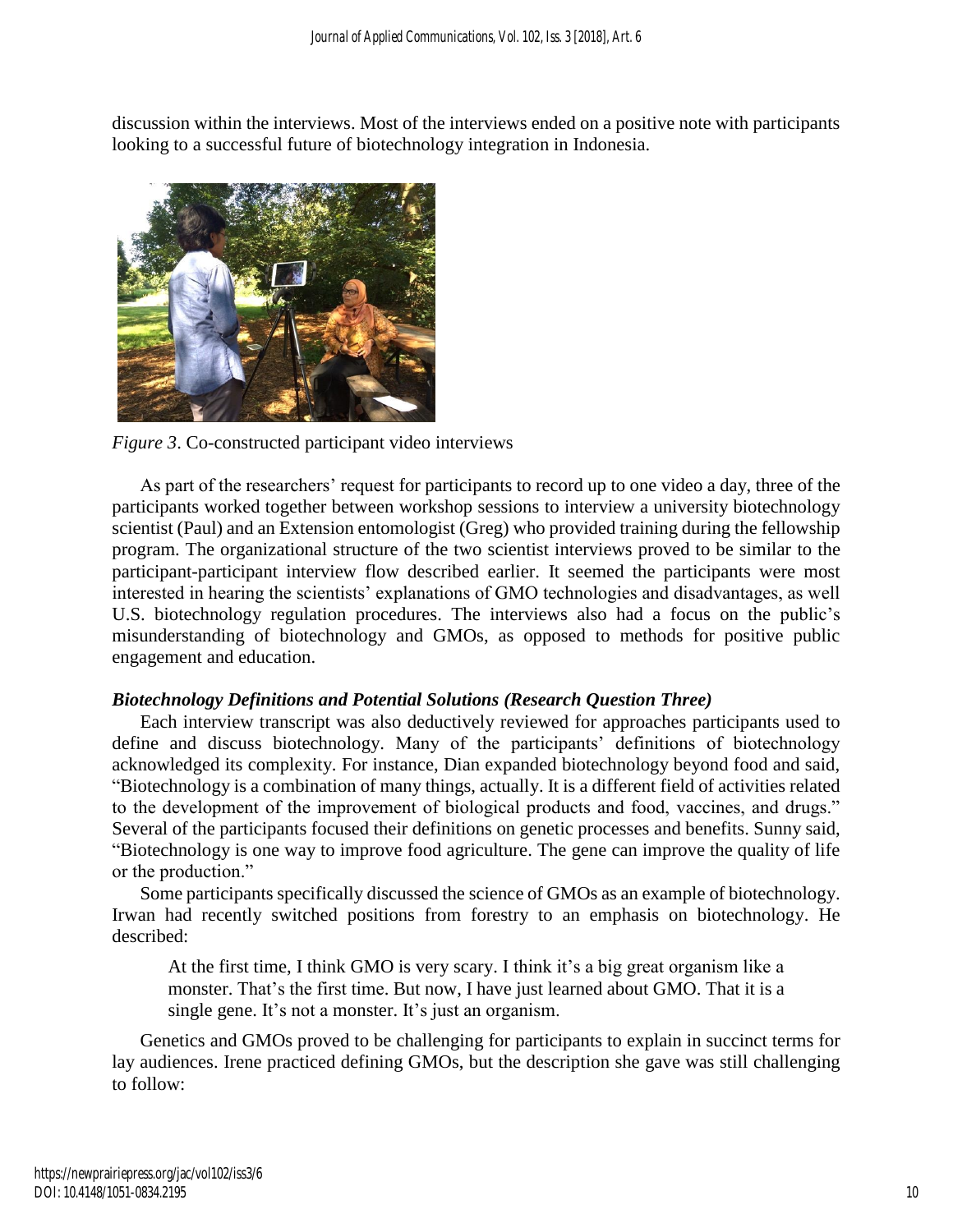GMO is a genetically modified organism. That is the organism from other living organisms. They put the DNA from the organism and insert it into another, maybe the product or other organism, so we call it a genetically modified organism, when we have already the new construct of the new organism that already had the insert from the other organism.

Participants typically described biotechnology in a positive light and connected it to broader global challenges such as feeding the world. Sunny described the need for improving agricultural viability and production. She said, "It's important the farmers have many options to choose how to improve their crops or property." Irene connected GMOs to increasing food production for a growing population:

Because Indonesia is such a big country, and we have a large population, we need to feed the people. We need to feed the people. That means that we need the food, and with the GMO, we hope that we can have the product with the higher yield and with the higher production and good quality of course, and safe for the people in Indonesia.

Dian linked biotechnology to the issue of climate change and described the need for developing drought resistant plants. He stated, "We have to conduct research related to the impact of climate change on agricultural activity. For example, we have also research on plants that might grow in saline soil and also, in a drought problem." By situating their definitions and descriptions of biotechnology and GMOs in larger societal issues, participants demonstrated their learning from the training sessions where researchers encouraged participants to zoom out and connect their work to the bigger picture as a potential hook for appealing to consumer and public audiences' concerns about biotechnology impacts on their daily lives.

# **Regulation Uncertainty (Research Question Four)**

The co-constructed participatory nature of the interviews allowed for a richer, emergent understanding of the participants' learning goals for their time in the fellowship program, as well as their biotechnology implementation questions and concerns related to their country's context. Much of the participants' interviews focused on Indonesia's hesitation with biotechnology due to regulation concerns, and the participants' desire to gain more insight from U.S. regulatory measures. Sunny described, "There is no biotechnology in Indonesia because today, we have no regulation for monitoring and evaluation after commercializing biotechnology." Dian said, "We have to comply with all the biotechnology law and containment in our work. We have to comply with all the regulation provided by the WHO (World Health Organization)." Gitta also discussed food safety challenges, but she made the additional point that Indonesians also expect food production to meet their personal beliefs:

Because it's Indonesia, they accept this biotechnology with a cautionary approach. I think it's good to make a standard all the GM products have to comply with for food and environmental safety. Also, we consider other things such as the norm, socioeconomic, and also, religion.

Islam is the largest religion in Indonesia. Food is expected to be served following 'halal' (permissible) standards for specific guidelines for animal slaughter and prayer.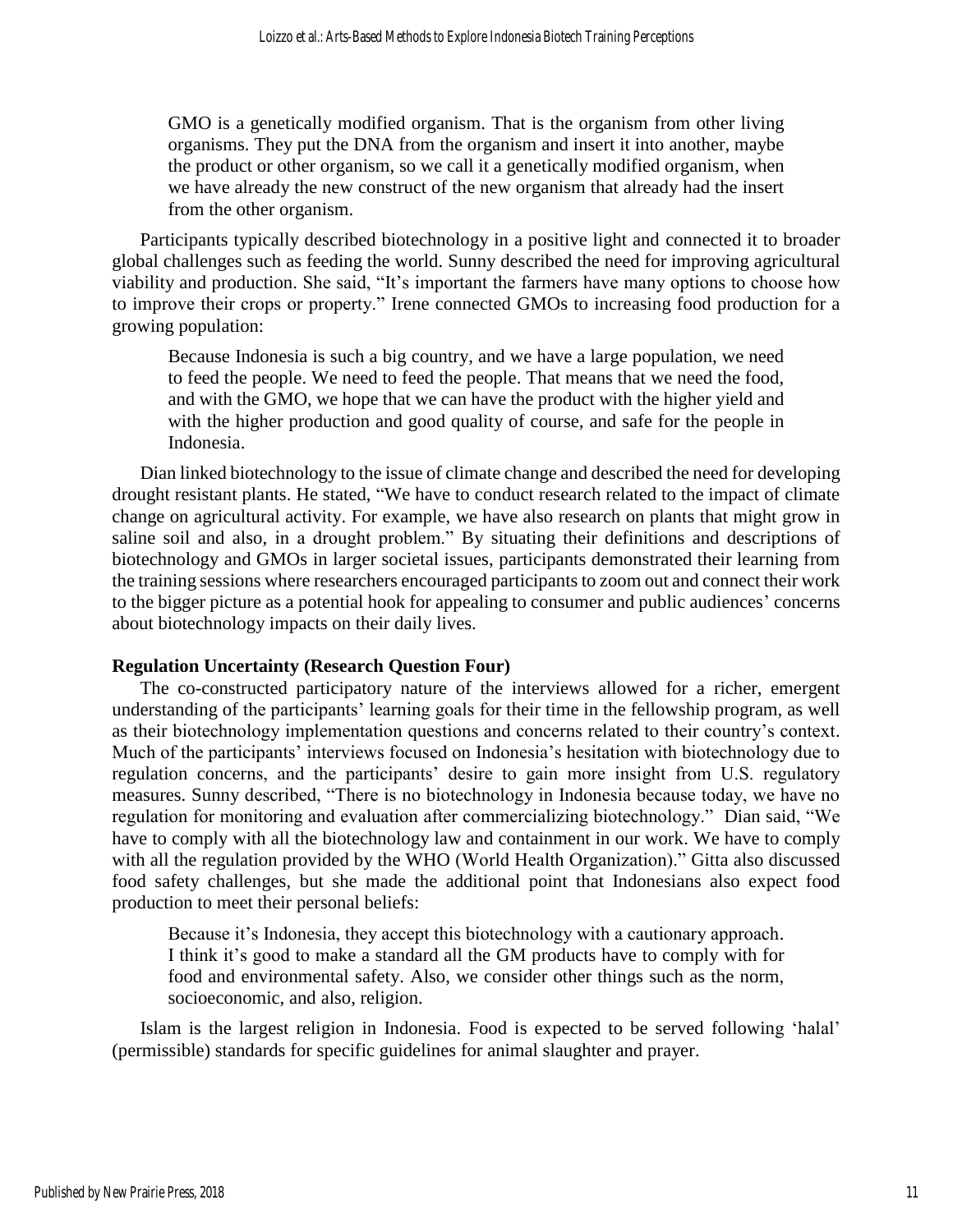In the two interviews participants conducted with university scientists, they also brought up the issue of regulation. Sunny asked Greg what his opinion was of genetically modified foods. Greg responded:

In my opinion, they're just like any other biotechnology, they need a thorough background screening and study. We need to have a strong scientific foundation in all the parameters that we can conceive that would deliver risk, either to you or me, or risk to the environment, or risk to the market. In my opinion, those three areas are important considerations any time we bring a new biotech trait into the forefront. Once we do that, as a society we need to recognize the valid protocols that we have in place that we use to screen these products as safe.

Melati followed up with an additional question indicating concern that GMOs would lead to a decrease in farmers' knowledge and skills over time, as producers will become more reliant on biotechnology. Greg discussed how Extension plays a role in continuing education for agricultural professionals, and specifically, there is a need to train farmers about new pest resistance strategies for genetically engineered crops. He said:

We see a pest, it reaches a certain number, we use integrated pest management scouting procedure to respond to it. If we have a genetic engineered trait, we plant the seed and it's expressed in the plant, but we can't control that, we can't respond to that. So, we do give up a little bit of our management flexibility in deploying those. That's why we become so much more reliant on resistance management procedures to try to conserve that trait.

Observations of participant questions and discussion during training sessions, as well as coding of interviews showed GMO labeling was also of trepidation to the participants. The training took place amidst a controversial time in the U.S. when President Obama signed a bill overturning a Vermont GMO labeling law (Dinan, 2016). Most of the Cochran scholars appeared to favor investigating and potentially implementing measures in Indonesia for labeling genetically engineered foods with safety labels. Rini described how the labeling process would ideally work in Indonesia, "I think GM products are now assessed by government and then, government puts a food safety certificate on that. I will trust the GM food that has the certificate of food safety." Hence, many of the participants wanted to pay great attention to strategy for regulation, assessment, and labeling for a smooth biotechnology implementation. They tied food labeling to providing consumers a sense of food security and safety.

# **Informed Public Decision-Making (Research Question Four)**

The final theme that emerged from participant-participant and participant-scientist interviews was the importance of increasing public understanding of science and biotechnology for making informed decisions about behaviors such as food purchases, nutrition, and health. Participants described that a learning curve exists for the public and even some scientists, when it comes to developing an understanding of biotechnology. Lia discussed the challenge of educating audiences about the complexities of food science:

GMOS are still a challenging science, especially in Indonesia because not all the people in Indonesia understand what a genetically modified organism is. Even the scientists, not all the scientists understand what a genetically modified organism is.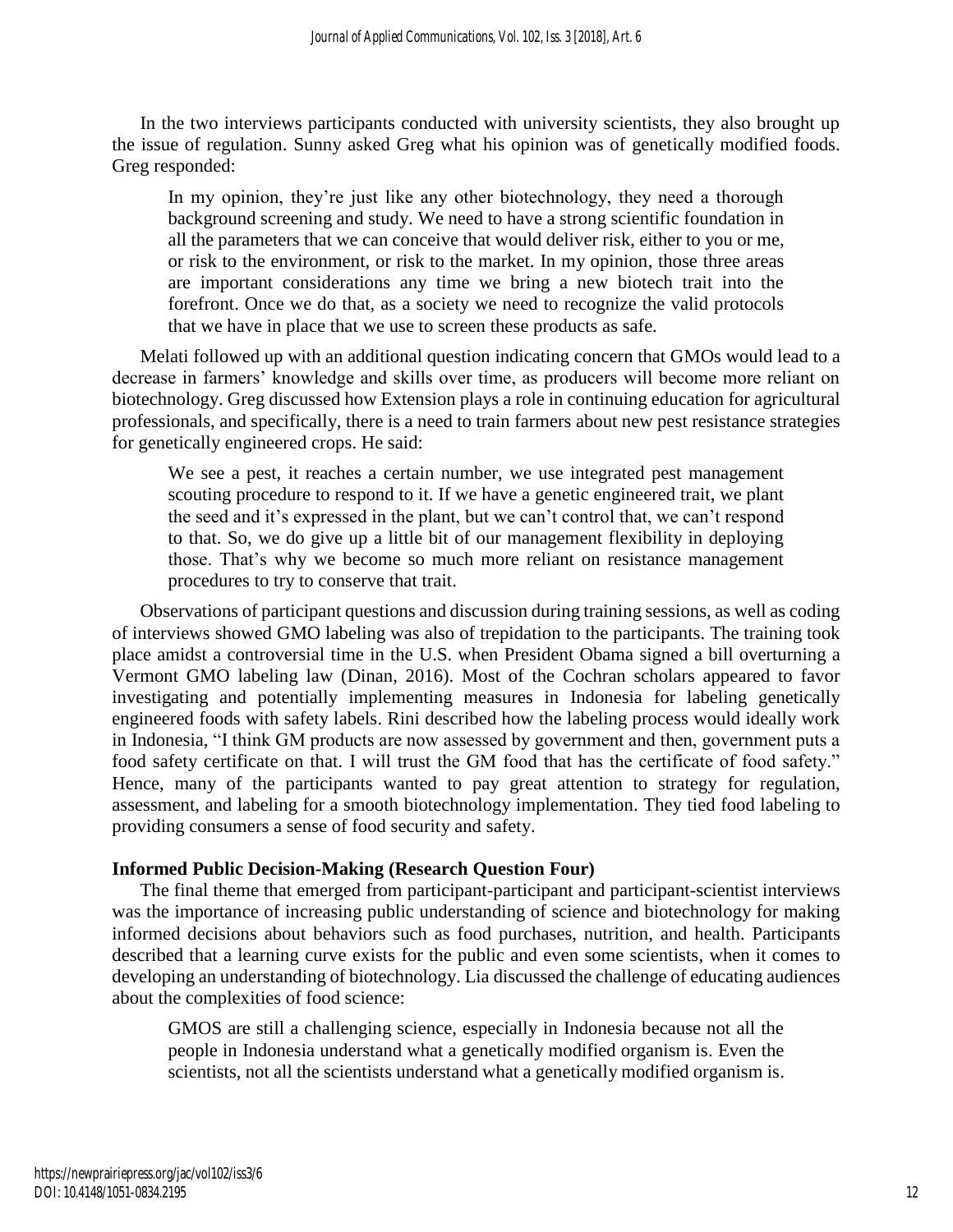But to me, GMOs should be more exploratory. What are the advantages? What is the benefit for the human being?

Similarly, Melati described her perception that not only the public, but also producers in Indonesia grapple with biotechnology concepts and application:

I have talked several times with regular people and sometimes with farmers about biotechnology. I get different kinds of feedback from them from different perspectives. For farmers, for example, not too many farmers know about biotechnology. Some of them know GM, for example GM crops, they are not sure whether GM crops will help them to increase the productivity of their crops first. Second, they are not sure whether the GM product is safe for food, for example something like that.

Based on the data, the participants intended to find a way to ensure a smooth biotechnology implementation in Indonesia through understanding scientist, producer, and consumer perspectives and concerns about biotechnology.

The participants considered science-based communication strategies for openly sharing research information for potentially shifting possible negative opinions and attitudes about GMOs to more positive perceptions of the technology. Irene said, "The scientists have data, scientific data, valid data, right? So, using this data, they should be able to convince the public, the farmers, and/or policymakers that GM crops are safe and will increase their crop production. That's the way." Extension entomologist Greg reinforced the conversation around the need for clear sciencebased communication:

What scientists need to do is become a little bit better communicators and part of that is just being able to vocalize better and to sometimes speak in simple terms, which can be challenging for scientists, as we get stuck with all of our scientific jargon that we use. So, we have to try to cull out that jargon that we use on a regular basis and to feel free to open up about our communication and the science that we do.

University biotechnology scientist Paul expanded on the discussion and added the element of trust as a factor in science communication and public understanding:

Most of these groups either don't understand science very well or they have some kind of political agenda. They tend to be against big companies, in general, and don't trust big companies, and they also don't trust the government to regulate their foods. So, if you're not trusting the companies, and you're not trusting the government, you tend to be afraid of everything. Biotechnology is just one of those things people have a fear of because they don't understand it.

Ultimately, many of the participants arrived at the final point that it is up to each individual consumer within the public to make her own personal decision about whether to trust scientific information shared by university and industry researchers for GMO consumption. Sunny stated, "We just give the truthful information based on the scientific evidence. We are honest about the possibility of GM. So, all the people and all the public can choose what they want and what they need." Rini said, "I think biotechnology is one of the solutions for food security in our country. That will be a choice for consumers to consume the product." Sunny returned to the participants' overarching aim to determine proper regulations and potential labeling of biotechnology products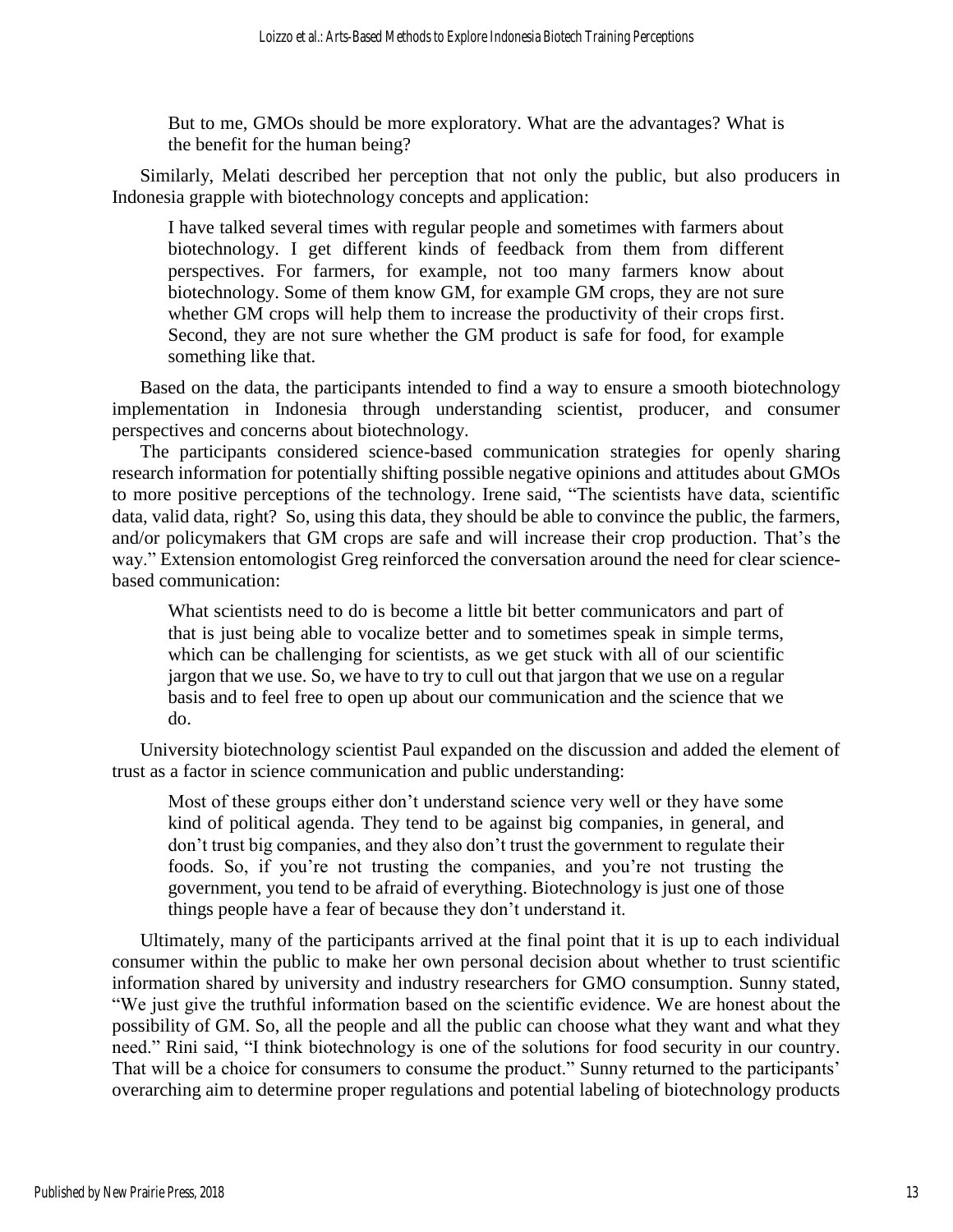for ultimate scientific transparency for public decision making. She concluded, "We can make people know, and they can choose what they prefer: GMO food, or no. If there is no GMO label, nobody will know if there is a GMO or not." From considerations of public perceptions to regulatory measures, the fellowship training program appeared to stretch participants' thinking and understanding of biotechnology practices and implementation strategies through insights into U.S. scientists', industry, and professional science communicators' experiences.

### **Limitations**

The limitations of this study included a small purposive sample size. A larger number of interviews may have provided more understanding of emergent discussion points about cultural and religious values related to biotechnology. While the sample was small, multiple sources of data were collected with participatory approaches for capturing thick description of participants' thoughts and experiences (Yin, 2011). Additional limitations were the short two-week duration of the training and potential cultural and language misunderstandings between participants and the researchers. Also, member-checking for this study was only conducted with the participating scientists and not the participating Cochran fellows, as follow-up via email proved not to be feasible due to time and language constraints. When asked via email to select up to five photos that best demonstrated their experience and learning, a participant instead selected five photos she took of the lead researcher and wrote about what the researcher was teaching in each photo. For future applications of ABR methods with international populations, researchers might have more success clearly explaining and implementing follow-up interpretation steps in-person rather than via e-mail. The lack of member-checking also limited researchers' interpretations of photo and video meanings, framing, and composition. However, researchers compared codes for consistency in understanding across their interpretations.

#### **Discussion and Future Research**

This study piloted participatory ABR methods for better understanding Indonesian participants' experiences and perceptions of a U.S. based biotechnology training program. Participants used mobile iPad multimedia kits with ease for capturing videos, photos, and interviews highlighting their time and learning in the program, as well as insights into their thoughts on biotechnology implementation in their home country of Indonesia. Participants demonstrated their understanding and learning of science communication concepts taught in the training via photos and co-constructed video interviews.

ABR can uncover participants' inner thoughts and perceptions (Barone & Eisner, 2011). The methods used in this study brought participants' thoughts on biotechnology to light. Through the co-constructed interviews, it became apparent the participants appreciated and identified benefits of biotechnology for increasing crop production to feed a growing population, adapting to climate change, and developing drought resistance, yet they were concerned about regulating the technology to address Indonesian citizens' religious values, lifestyles, and nutritional concerns. The participants had hoped the fellowship training would have had more of a focus on these areas and specifically wanted more information about regulatory measures. Hence, it is recommended similar future training programs conduct a needs assessment with participants ahead of training development and implementation, to better understand participants' international contexts, cultures, and learning goals for tailoring the learning objectives to meet their needs. This could mean potentially allowing more time between the funding of training proposals and actual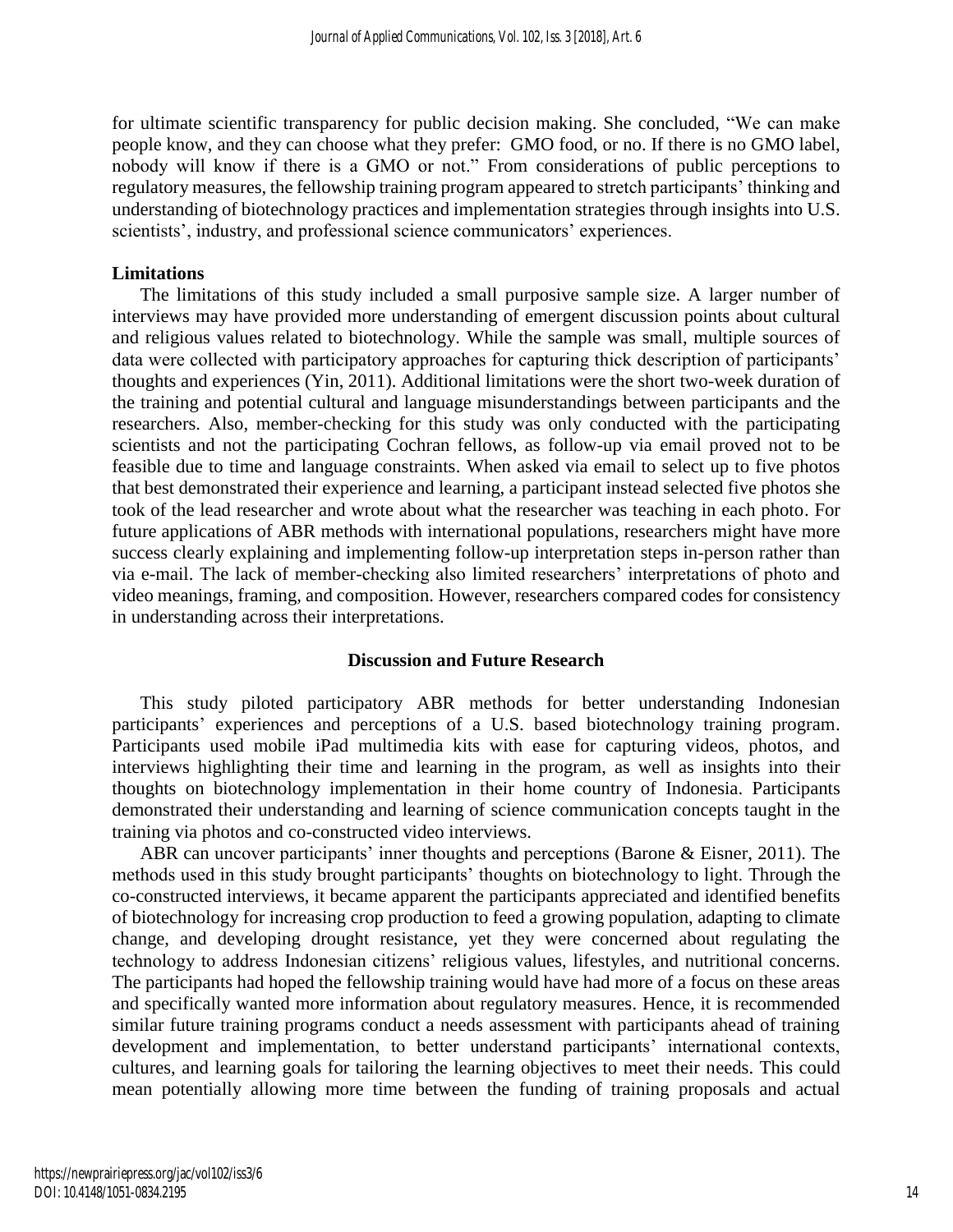implementation for organizers to interact with participants, before the participants arrive in the U.S.

It is imperative that similar international trainings be designed with participants' culture and backgrounds in mind. The culture centered communication approach (CCA) has predominantly been applied and researched in health communication, but it could also be effective in the agricultural and environmental disciplines (Dutta, 2008). CCA is the examination of communication between structure (the dominant force/group), culture (norms, beliefs, values), and agency (individuals) (Dutta, 2008). The approach is meant to provide space for those in the minority and marginalized groups to have a voice through participatory projects. Taking this view, the USDA and university organizing the biotechnology training are the structure, the Americans and Indonesians have two different cultures, and the participating scientists and fellows all have individual agency. Agencies and scientists could co-design biotechnology training programs with participants from other countries to more effectively include a focus on the culture and values of participants' country and their individual learning goals for attending the fellowship. Also, specific sessions could be incorporated into the training for participant reflection via journaling, focus groups, and project co-construction for developing a more holistic understanding of participants' experiences, learning, and goals.

There is also opportunity to increase the participatory nature of the methods piloted in this study to move beyond simply quantifying photos and videos and coding co-constructed interview transcripts. For example, Borron (2013) pointed out that photovoice is a method through which participants not only capture photos, but they also explain their images to arrive at selecting photos for reoccurring points of conversation and shared experiences to reach participant-researcher coconstructed themes. While this study engaged participants in capturing media and co-constructing interviews, participants did not play a major role in interpreting the data.

In addition to furthering ABR in science communication, there are multiple strands of future research that could progress from this study. It appears the USDA and higher education institutions will continue to invite international participants to campuses for meeting, learning from, and collaborating with U.S.-based scientists about a variety of innovative scientific techniques for improving controversial issues such as climate change, food technology, and water quality. Science communication faculty should engage with scientists to investigate the social and educational aspects of these training contexts for attempting CCA approaches for understanding international participants' perspectives to develop strategies for communicating agricultural and environmental scientific research to international communities. Also, data gathered from these trainings could be utilized to develop and provide case-based instruction in undergraduate and graduate science communication courses for examining critical food, energy, water, and sustainability issues from international participants' perspectives for developing science communication professionals to consider issues on cultural and global scales.

Barone, T., & Eisner, E. W. (2011). *Arts based research*. Thousand Oaks, California: Sage.

Bartels, Meghan. (2017). Say 'yes, and' to communication. *Science*. [doi:10.1126/science.caredit.a1700047.](http://www.sciencemag.org/careers/2017/06/say-yes-and-communication)

Besley, J. C., & Tanner, A. H. (2011). What science communication scholars think about training scientists to communicate. *Science Communication*, *33*(2), 239-263. [doi:10.1177/1075547010386972](https://doi.org/10.1177/1075547010386972)

Bik, H. M., & Goldstein, M. C. (2013). An introduction to social media for scientists. *PLoS biology*, *11*(4), e1001535. [doi:10.1371/journal.pbio.1001535](https://doi.org/10.1371/journal.pbio.1001535)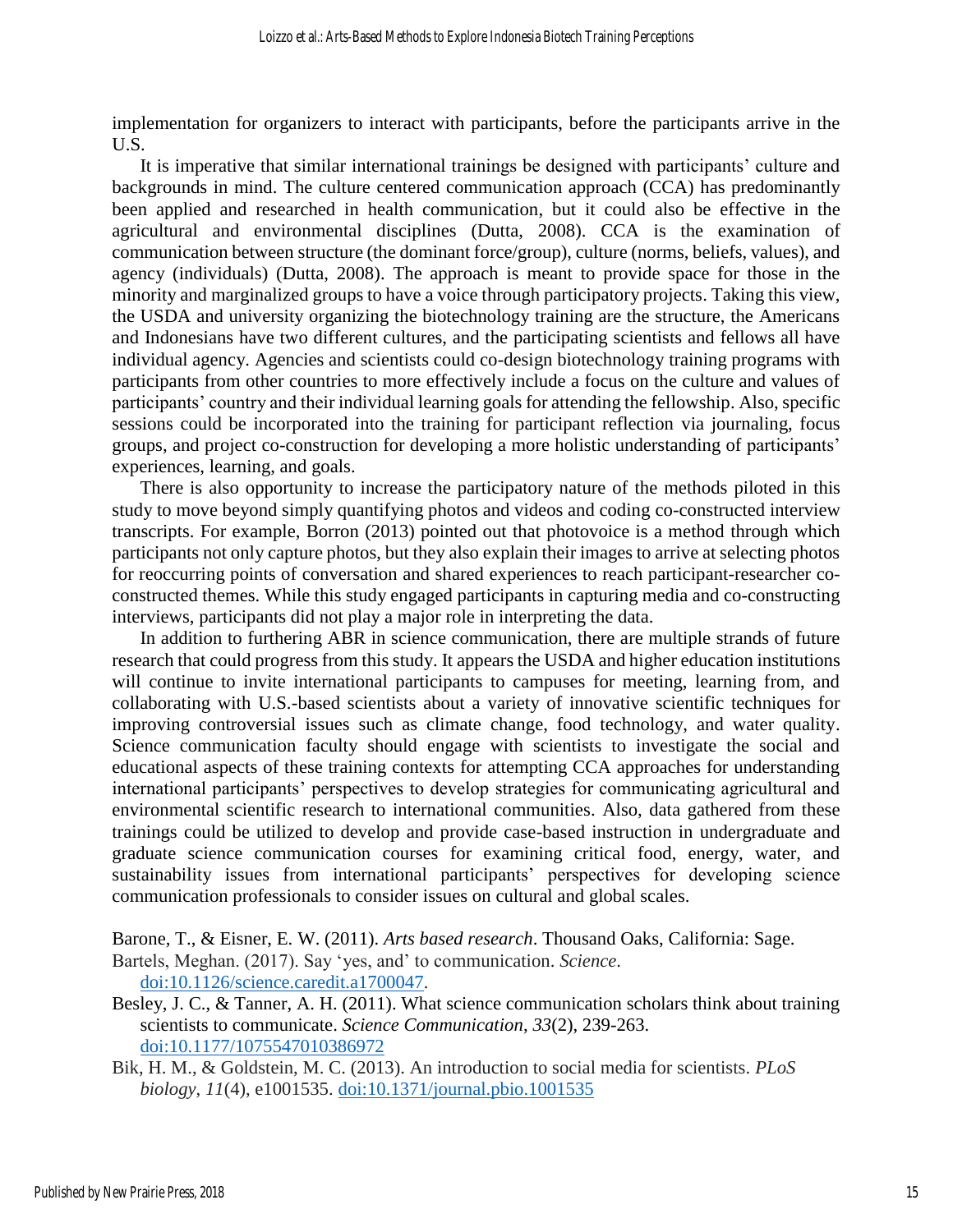- Borron, A. S. (2013). Picturing the underserved audience: Photovoice as method in applied communication research. *Journal of Applied Communications*, *97*(4). [doi:10.4148/1051-](https://doi.org/10.4148/1051-0834.1124) [0834.1124](https://doi.org/10.4148/1051-0834.1124)
- Brownell, S. E., Price, J. V., & Steinman, L. (2013). Science communication to the general public: why we need to teach undergraduate and graduate students this skill as part of their formal scientific training. *Journal of Undergraduate Neuroscience Education*, *12*(1), E6. Retrieved from<https://www.ncbi.nlm.nih.gov/pmc/articles/PMC3852879/pdf/june-12-e6.pdf>
- Buck Institute for Education. (2016). What is project-based learning? Retrieved from [http://bie.org/about/what\\_pbl](http://bie.org/about/what_pbl)
- Catalani, C., & Minkler, M. (2010). Photovoice: A review of the literature in health and public health. *Health Education & Behavior*, *37*(3), 424-451. Retrieved from <https://pdfs.semanticscholar.org/3a41/ad6f96c727ba24a4961ffe390bc355bc9525.pdf>
- Dinan, S. (2016). Obama signs bill overturning Vermont's GMO labeling law. *The Washington Times*. Retrieved from [http://www.washingtontimes.com/news/2016/aug/2/obama-signs-bill](http://www.washingtontimes.com/news/2016/aug/2/obama-signs-bill-overturning-vermonts-gmo-labeling/)[overturning-vermonts-gmo-labeling/](http://www.washingtontimes.com/news/2016/aug/2/obama-signs-bill-overturning-vermonts-gmo-labeling/)
- Dutta, M. J. (2008). *Communicating health: A culture-centered approach*. Cambridge: Polity Press.
- Farman, J. (Ed.). (2016). *Foundations of mobile media studies: Essential texts on the formation of a field*. New York: Routledge.
- Funk, C. & Kennedy, B. (2016). The new food fights: U.S. public divides over food science. *Pew Research Center*. Retrieved from [http://www.pewinternet.org/2016/12/01/the-new-food](http://www.pewinternet.org/2016/12/01/the-new-food-fights/)[fights/](http://www.pewinternet.org/2016/12/01/the-new-food-fights/)
- Godfray, H. C. J., Beddington, J. R., Crute, I. R., Haddad, L., Lawrence, D., Muir, J. F., ... & Toulmin, C. (2010). Food security: the challenge of feeding 9 billion people. *Science*, *327*(5967), 812-818. [doi:10.1126/science.1185383](doi:%2010.1126/science.1185383)
- Goodman, R. E. (2014). GMOs: Are they a regulatory or food safety issue? *Cereal Foods World*, *59*(4), 164.169. [doi:10.1094/CFW-59-4-0164](https://doi.org/10.1094/CFW-59-4-0164)
- Gillmor, D. (2010). *Mediactive*. Retrieved from<http://mediactive.com/book/table-of-contents-2/>
- Gunter, B., Kinderlerer, J., & Beyleveld, D. (1999). The media and public understanding of biotechnology: a survey of scientists and journalists. *Science Communication*, *20*(4), 373- 394. [doi:10.1177/1075547099020004002](https://doi.org/10.1177%2F1075547099020004002)
- Gyldensted, C. (2015). *From mirrors to movers: Five elements of positive psychology in constructive journalism*. GG Group Publishing.
- Haagerup, U. (2015). *Constructive news: Why negativity destroys the media and democracy and how to improve journalism of tomorrow* (3rd ed.). InnoVatio Publishing AG.
- Harper, D. (2002). Talking about pictures: A case for photo elicitation. *Visual Studies*, *17*(1), 13- 26. [doi:10.1080/14725860220137345](https://doi.org/10.1080/14725860220137345)
- Ingram, J. (2011). A food systems approach to researching food security and its interactions with global environmental change. *Food Security*, *3*(4), 417-431. [doi:10.1007/s12571-011-0149-9](https://doi.org/10.1007/s12571-011-0149-9)
- International Food Information Council Foundation (2016). *Food and health survey: Food decision 2016: The impact of a growing national food dialogue*. Retrieved from [http://www.foodinsight.org/articles/2016-food-and-health-survey-food-decision-2016](http://www.foodinsight.org/articles/2016-food-and-health-survey-food-decision-2016-impact-growing-national-food-dialogue) [impact-growing-national-food-dialogue](http://www.foodinsight.org/articles/2016-food-and-health-survey-food-decision-2016-impact-growing-national-food-dialogue)
- International Service for the Acquisition of Agri-biotech Applications (ISAAA; 2014). ISAAA 2014: Year in review. Retrieved from [http://www.isaaa.org](http://www.isaaa.org/)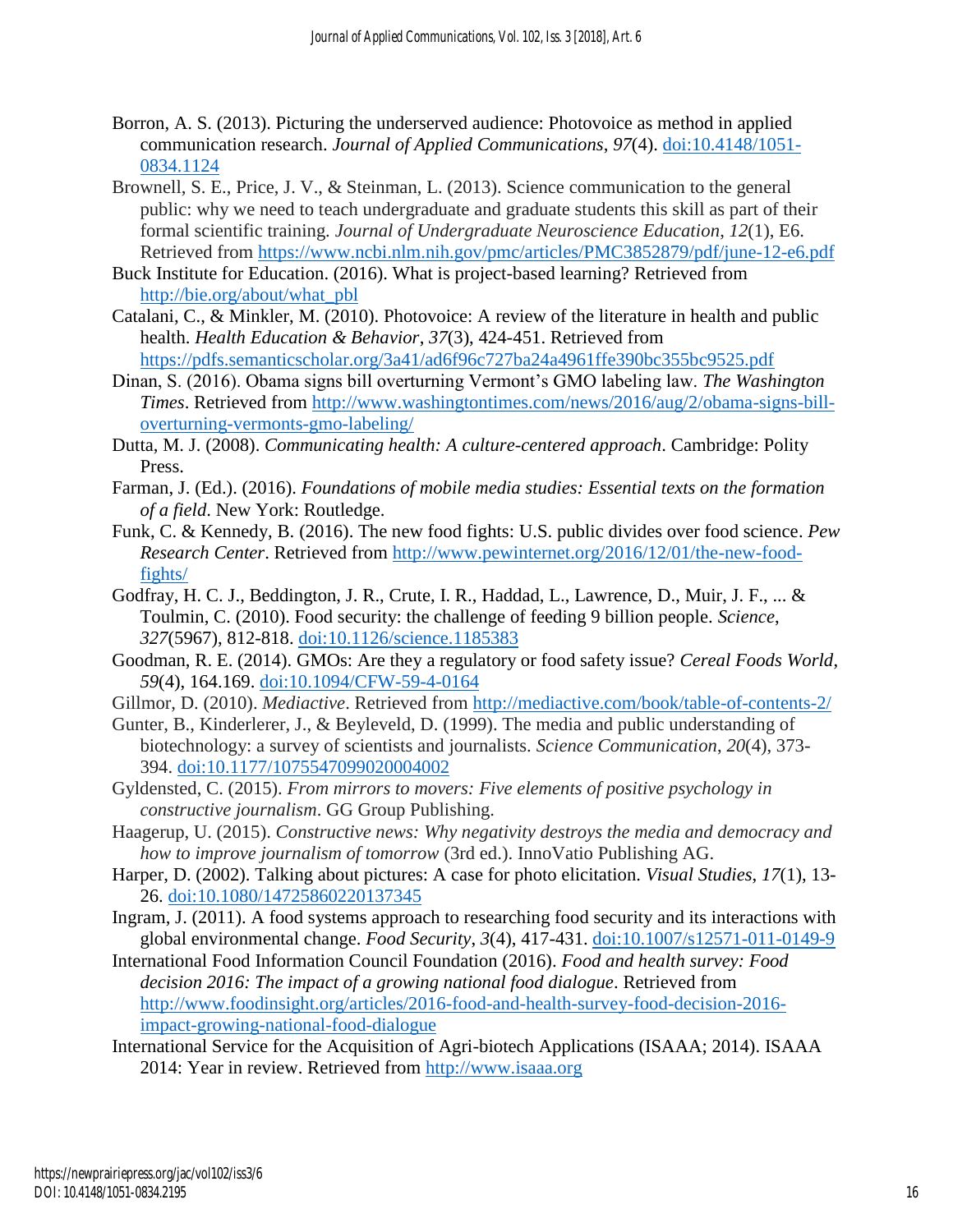- Knowles, J. G., & Cole, A. L. (2008). *Handbook of arts in qualitative research.* Thousand Oaks, CA: Sage Publications.
- Kolb, D. A. (2015). *Experiential learning: Experience as the source of learning and development*. Second Edition. Upper Saddle River, NJ: Pearson Education, Inc.
- Korstjens, I., & Moser, A. (2018). Series: Practical guidance to qualitative research. Part 4: Trustworthiness and publishing. *European Journal of General Practice*, *24*(1), 120-124. [doi:10.1080/13814788.2017.1375092](https://doi.org/10.1080/13814788.2017.1375092)
- Larmer, J., and Mergendoller, J. R. (2015). Gold standard PBL: Essential project design elements [Web log post]. Retrieved from

[http://www.bie.org/blog/gold\\_standard\\_pbl\\_essential\\_project\\_design\\_elements](http://www.bie.org/blog/gold_standard_pbl_essential_project_design_elements)

- Leavy, P. (2008). *Method meets art: Arts-based research practice.* New York: Guilford Press.
- McNiff, S. (2008). Art-based research. In Knowles, J. G., & Cole, A. L (Eds.) *Handbook of the arts in qualitative research* (29-40). Thousand Oaks, CA: Sage Publications.
- Mitchell, C. & de Lange, N. (2012). *Handbook of participatory video*. Lanham, Maryland: AltaMitra Press.
- Murphy, D. (2017). 2.4BN smartphone users in 2017, says Emarketer. *Mobile Marketing*. Retrieved from [http://mobilemarketingmagazine.com/24bn-smartphone-users-in-2017-says](http://mobilemarketingmagazine.com/24bn-smartphone-users-in-2017-says-emarketer)[emarketer](http://mobilemarketingmagazine.com/24bn-smartphone-users-in-2017-says-emarketer)
- Pechlaner, G. & Otero, G. (2008). The third food regime: Neoliberal globalism and agricultural biotechnology in North America. *Sociologia Ruralis*, *48*(4), 351-371. [doi:10.1111/j.1467-](https://onlinelibrary.wiley.com/doi/pdf/10.1111/j.1467-9523.2008.00469.x) [9523.2008.00469.x](https://onlinelibrary.wiley.com/doi/pdf/10.1111/j.1467-9523.2008.00469.x)
- Pretty, J., Sutherland, W. J., Ashby, J., Auburn, J., Baulcombe, D., Bell, M., ... & Campbell, H. (2010). The top 100 questions of importance to the future of global agriculture. *International Journal of Agricultural Sustainability*, *8*(4), 219-236. [doi.10.3763/ijas.2010.0534](https://doi.org/10.3763/ijas.2010.0534)
- Priest, S. H., Bonfadelli, H., & Rusanen, M. (2003). The "trust gap" hypothesis: Predicting support for biotechnology across national cultures as a function of trust in actors. *Risk Analysis*, *23*(4), 751-766. [doi:10.1111/1539-6924.00353](https://doi.org/10.1111/1539-6924.00353)
- Priest, S. H. (1994). Structuring public debate on biotechnology: Media frames and public response. *Science Communication*, *16*(2), 166-179. [doi:10.1177/0164025994016002004](https://doi.org/10.1177/0164025994016002004)
- Puspitasari, L., & Ishii, K. (2016). Digital divides and mobile Internet in Indonesia: Impact of smartphones. *Telematics and Informatics*, *33*(2), 472-483. [doi:10.1016/j.tele.2015.11.001](https://doi.org/10.1016/j.tele.2015.11.001)
- Roberts, T. G., Harder, A., & Brashears, M. T. (Eds) (2016). *American Association for Agricultural Education national research agenda: 2016-2020.* Gainesville, FL: Department of Agricultural Education and Communication. Retrieved from [http://aaaeonline.org/resources/Documents/AAAE\\_National\\_Research\\_Agenda\\_2016-](http://aaaeonline.org/resources/Documents/AAAE_National_Research_Agenda_2016-2020.pdf) [2020.pdf](http://aaaeonline.org/resources/Documents/AAAE_National_Research_Agenda_2016-2020.pdf)
- Rodriguez, L., & Bjelland, D. (2008). Photo-elicitation as a method of assessing village needs. *Journal of Applied Communications*, *92*(3), 2. [doi:10.4148/1051-0834.1208](https://doi.org/10.4148/1051-0834.1208)
- Rolling, Jr., J. H. (2010). A paradigm analysis of arts-based research and implications for education. *Studies in Art Education*, *51*(2), 102-114. [doi:10.1080/00393541.2010.11518795](https://doi.org/10.1080/00393541.2010.11518795)
- Rosegrant, M. W., & Cline, S. A. (2003). Global food security: Challenges and policies. *Science*, *302*(5652), 1917-1919. [doi:10.1126/science.1092958](doi:%2010.1126/science.1092958)
- Ruth, A., Lundy, L., Telg, R., & Irani, T. (2005). Trying to relate: Media relations training needs of agricultural scientists. *Science Communication*, *27*(1), 127-145. [doi:10.1177%2F1075547005278347](https://doi.org/10.1177%2F1075547005278347)